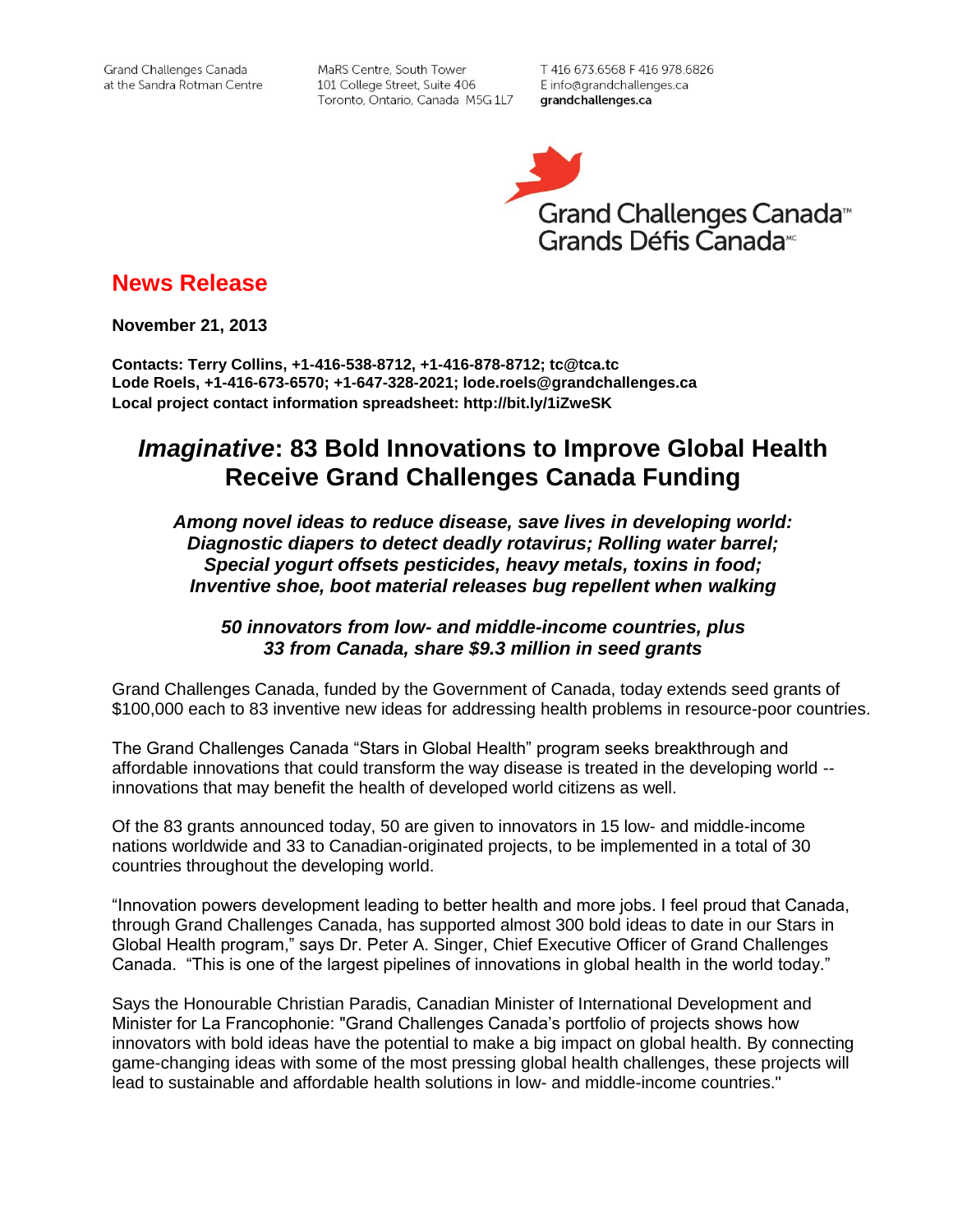

The portfolio of 83 creative, out-of-the-box ideas, selected through independent peer review from 451 applications, includes projects submitted by social entrepreneurs, private sector companies and non-government organizations as well as university researchers. Among them:

#### **Diagnostics**

● **Diagnostic diapers, to detect and signal often deadly rotavirus** (Project implementation: India). *Rotavirus is the most common cause of severe diarrhea that annually kills 500,000 children under age five and hospitalizes millions more. India's Achira Labs is creating a fabric-based chip that, when integrated into disposable diapers, will help detect and signal the infectious virus quickly and safely.* 



*Grant # 0404-01 - [Project Details](http://bit.ly/1acbmlQ) [│Video](http://youtu.be/9iabz8rCU10) [│Photo](http://www.flickr.com/photos/gchallenges/tags/040401/)[│Contact Details](http://bit.ly/1iZweSK)*

- **A simple, portable, dry, yeast-based blood screening test** (Belize, Jamaica). *WHO estimates almost half of 46 million blood donations in low-income countries are inadequately tested; in Africa up to 10% of new HIV infections are caused by transfusions. A University of Toronto-developed yeast-based blood screening tool will detect combinations of diseases. Like baking yeast, it can be stored dry, and can be grown locally with minimal equipment and training, improving accessibility in rural areas. Grant # 0389-01 - [Project Details](http://bit.ly/1alhTk9) [│Video](http://youtu.be/P31dK7T_m2U) │Photo[│Contact Details](http://bit.ly/1iZweSK)*
- **A bedside, Litmus paper-like test to detect bronchitis** (Brazil, India). *Being pioneered at McMaster University with international collaborators, a simple sputum test will detect infectious and allergic bronchitis in adults and children, reducing mis-diagnosis in developing countries and saving resources: time, steroids, antibiotics. Grant # 0374-01 - [Project Details](http://bit.ly/1g7UkgY) [│Video](http://youtu.be/aWXIZWoMMeU) [│Photo](http://www.flickr.com/photos/gchallenges/tags/037401/)[│Contact Details](http://bit.ly/1iZweSK)*
- **A cell phone app to detect breast cancer** (Canada, China, Ireland, Nigeria, Portugal, South Africa). *Millions of women in rural areas and low-income countries do not have access to diagnostic imaging or breast screening programs. Using quantum physics, solid-state microwave detectors and cell phone technology, this project, led by the University of Manitoba, aims to create a portable, effective system to move breast cancer detection from clinic to home. Grant # 0385-01 - [Project Details](http://bit.ly/HclBQm) [│Video│](http://youtu.be/GQ5-tydJYmM)Photo[│Contact Details](http://bit.ly/1iZweSK)*
- **Using light to detect urinary tract / bladder problems** (Canada, Uganda, Ethiopia). *An estimated 2% of deaths in Uganda and widespread chronic illnesses are attributed to urinary tract / bladder problems. Early diagnosis will save resources now devoted to investigate, treat to save organ function, and reduce hypertension. A prototype device at the University British Columbia uses light to measure hemoglobin and oxygen levels through the skin as the bladder empties, revealing significant problems in real time. Grant # 0382-01 - [Project Details](http://bit.ly/1f21Yqh) [│Video](http://youtu.be/dbsdMGX5KfQ) │Photo[│Contact Details](http://bit.ly/1iZweSK)*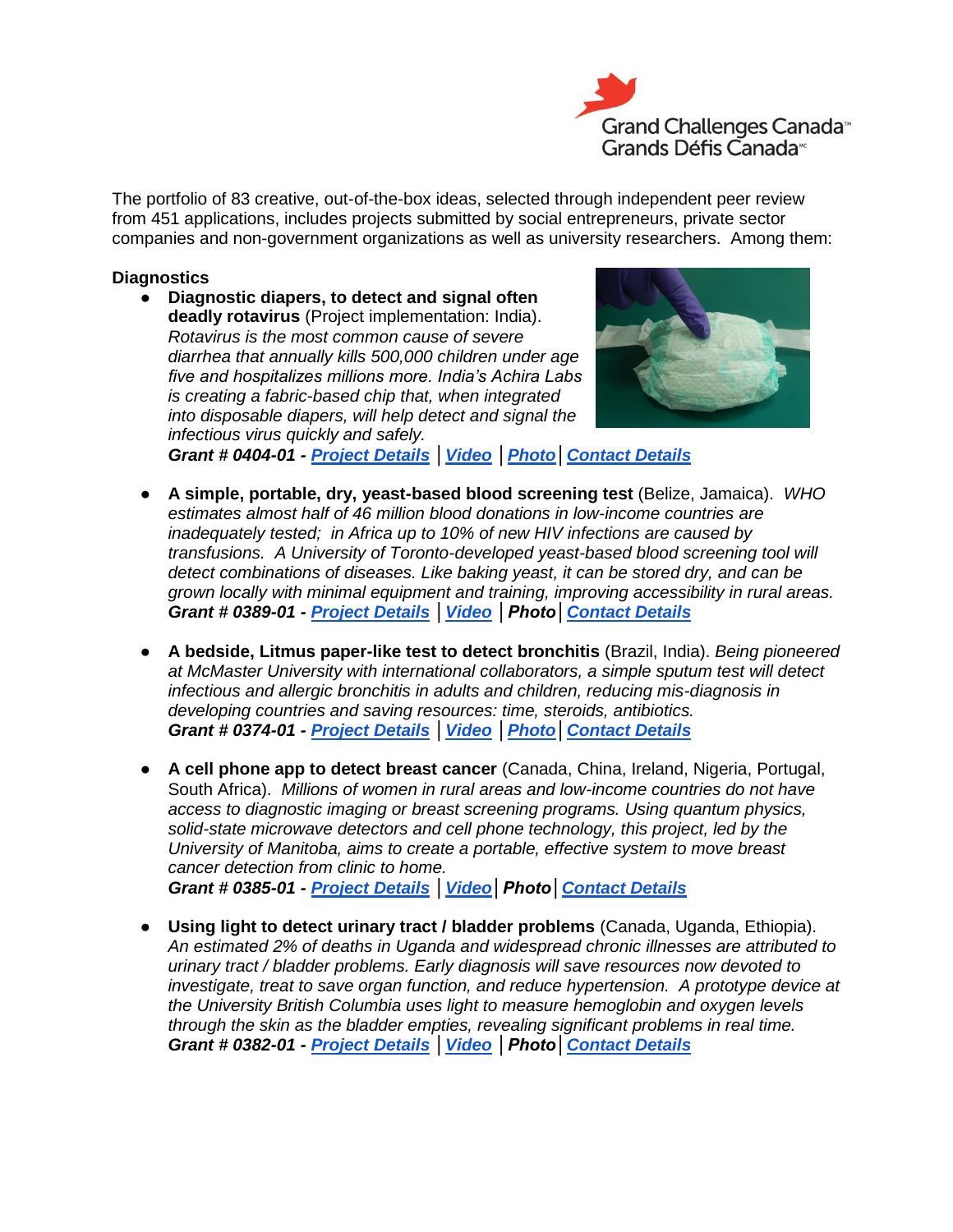

**Water, sanitation, hygiene and general health**

● **Special yogurts formulated to offset the harm to health caused by heavy metals, pesticides and other toxics in food** (Africa). *Between 2006-2009 in Nairobi, only 17% of the total maize sampled and 5% of feed was fit for human and animal consumption respectively. University of Western Ontario researchers have developed novel yogurts containing a bacteria that, in the stomach, sequesters certain toxins and heavy metals and degrades some pesticides.* 

*Grant # 0397-01 - [Project Details](http://bit.ly/1dtIe0z) [│Video](http://youtu.be/gI8LkFLUJ30) │Photo[│Contact Details](http://bit.ly/1iZweSK)*

- **Cost-effective cloth menstrual sanitary pads in Africa** (Uganda). *Every year since 2010, Uganda's AFRIpads company has doubled production of low-cost, washable cloth menstrual kits designed for up to one year's use, increasing rural access to affordable feminine hygiene (15% of the cost of disposable pads), eliminating reliance on makeshift materials, thereby improving women's health and chances for education and work. Some 120,000+ kits have been distributed so far, mostly by NGOs. The project will improve supply chains, distribution and awareness-raising. Grant # 0447-01 - [Project Details](http://bit.ly/16IXtLR) [│Video](http://youtu.be/IXg-_mQdgVg) [│Photo](http://www.flickr.com/photos/gchallenges/tags/044701/)[│Contact Details](http://bit.ly/1iZweSK)*
- **Addressing arsenic-laced groundwater**. *In Bangladesh, 1 in 5 deaths (600,000 per year) occur due to groundwater arsenic, dubbed by WHO as the largest mass poisoning in history, with some 77 million people at risk. Project 1) Toronto-based PurifAid will deploy new filtration units via franchised villagers who will filter and deliver purified water, perform maintenance, acquire new filters and dispose of old ones, which can be used to produce biofuels. Project 2) A project based at the University of Calgary, meanwhile, will work to increase the use of Western Canadian lentils in Bangladeshi diets. The crop is rich in selenium, which can decrease arsenic levels and improve health. (See also projects 0377-01 and 0433-01)*

*Grant # 0375-01 - [Project Details](http://bit.ly/1ipCItQ) [│Video](http://youtu.be/Un_61TTffsk) │Photo[│Contact Details](http://bit.ly/1iZweSK) Grant # 0387-01 - [Project Details](http://bit.ly/1aPtAdU) [│Video](http://youtu.be/tQe4MbnuCII) │Photo[│Contact Details](http://bit.ly/1iZweSK)*

● **"WaterWheel"** (India, Kenya, Mongolia). *This simple, innovative device from India is a wheeled water container that enables the collection and transport of 3 to 5 times as much water as usual per trip, as well as hygienic storage, saving valuable time for productive activities and improving health.* 

*Grant # 0410-01 - [Project Details](http://bit.ly/16jwrxv) [│Video](http://wellowater.org/) [│Photo](http://www.flickr.com/photos/gchallenges/tags/041001/)[│Contact Details](http://bit.ly/1iZweSK)*

#### **Malaria**

● **A vaccine based on a newly-discovered antibody in men that prevents malaria infection in the placenta** (Benin, Colombia). *Colombian men exposed to malaria are found to have antibodies that can prevent infection in the placenta of a pregnant woman. This University of Alberta finding forms the basis for developing a novel vaccine against several forms of malaria, which cause 10,000 maternal deaths and 200,000 stillbirths annually.* 



*Grant # 0381-01 - [Project Details](http://bit.ly/1ipyGBB) [│Video](http://youtu.be/KKYeDzQazEQ) │Photo[│Contact Details](http://bit.ly/1iZweSK)*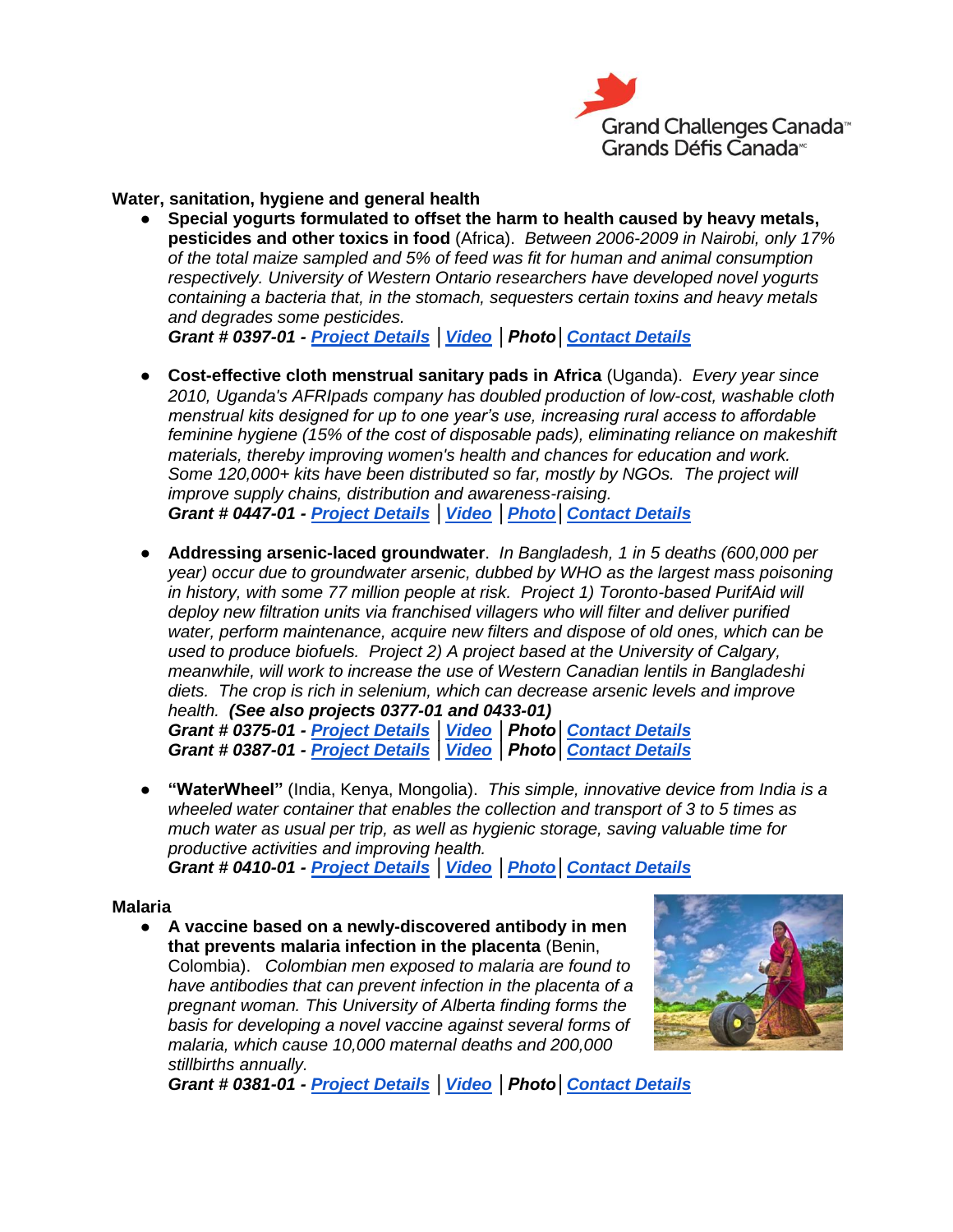

● **Insect-repellent clothing, footwear and wall plaster** (East Africa). *1) In Tanzania, the Africa Technical Research Institute will lead the design and manufacture of attractive, affordable insecticide-treated clothing while 2) the Ifakara Health Institute will develop anti-mosquito footwear material that slowly releases repellents from the friction of walking. A key advantage: no compliance or change in habits required. 3) Uganda's Med Biotech Laboratories, meanwhile, will produce a colorful, insecticide-infused 'plaster' for the outside walls of African village homes*.

*Grant # 0438-01 - [Project Details](http://bit.ly/193jUPS) [│Video](http://youtu.be/CXjGQfEKlOU) [│Photo](http://www.flickr.com/photos/gchallenges/tags/043801/)[│Contact Details](http://bit.ly/1iZweSK) Grant # 0442-01 - [Project Details](http://bit.ly/16HNlrS) [│Video](http://youtu.be/KuhSdpidJX0) │Photo[│Contact Details](http://bit.ly/1iZweSK) Grant # 0448-01 - [Project Details](http://bit.ly/1gWgKTM) [│Video](http://youtu.be/Gv1i8HoRH3E) │Photo[│Contact Details](http://bit.ly/1iZweSK)*

#### **Maternal and child health**

● **Medical appointment reminders and health tips delivered via voice message to new and expectant mothers who speak Quechua -- a South American language with no written component** (Peru). *Project leaders at the Universidad Peruana Cayetano* 

*Heredia say the 29 million mobile phones in Peru roughly matches the population yet the use of information and communication technologies in health work with rural women who speak Quechua is* 



*unprecedented. An estimated 22% of Peruvians speak Quechua. Grant # 0434-01 - [Project Details](http://bit.ly/1cdPhHb) [│Video](http://youtu.be/aLN6_1kGpcU) [│Photo](http://www.flickr.com/photos/gchallenges/tags/043401/)[│Contact Details](http://bit.ly/1iZweSK)*

● **Mothers Telling Mothers: improving maternal health through storytelling** (Uganda). *Work by Twezimbe Development Association has found that stories told by mothers in their own words and reflecting shared realities are most likely to increase the number of moms seeking skilled health care, and convince policymakers to improve healthcare access. This project will capture 3 to 5 minutes stories to be shared through digital media platforms and health clinics.* 

*Grant # 0451-01 - [Project Details](http://bit.ly/1aRBW4L) [│Video](http://youtu.be/A6bkkYsSatU) │Photo[│Contact Details](http://bit.ly/1iZweSK)*

● **A novel, integrated resuscitation solution** (India, Africa). *A 2012 UN study showed 25% of birth facilities had access to infant resuscitation equipment; 11% had attendants capable of using it. India's Windmill Health Technologies has created a novel integrated resuscitation solution, reduces air leakage, creates more consistent air pressure and volume, lessening injuries and improving survival. Grant # 0411-01 - [Project Details](http://bit.ly/1dmz17Y) [│Video](http://youtu.be/-uriWDT0sbo) [│Photo](http://www.flickr.com/photos/gchallenges/tags/041101/)[│Contact Details](http://bit.ly/1iZweSK)*

#### **Mobile technology**

● **Digital African Health Library** (Sub-Saharan Africa). *The University of Calgary-led project is creating an app to support bedside care by medical doctors in Africa: a smartphone-accessible resource providing evidence-based, locally-relevant decision support and health information. A pilot involving 65 doctors in Rwanda showed point of care answers to patient questions more than tripled to 43%, with self-reported improvement in patient outcomes.* 

*Grant # 0384-01 - [Project Details](http://bit.ly/16EOwZ7) [│Video](http://youtu.be/a9j58F86EQU) [│Photo](http://www.flickr.com/photos/gchallenges/tags/038401/)[│Contact Details](http://bit.ly/1iZweSK)*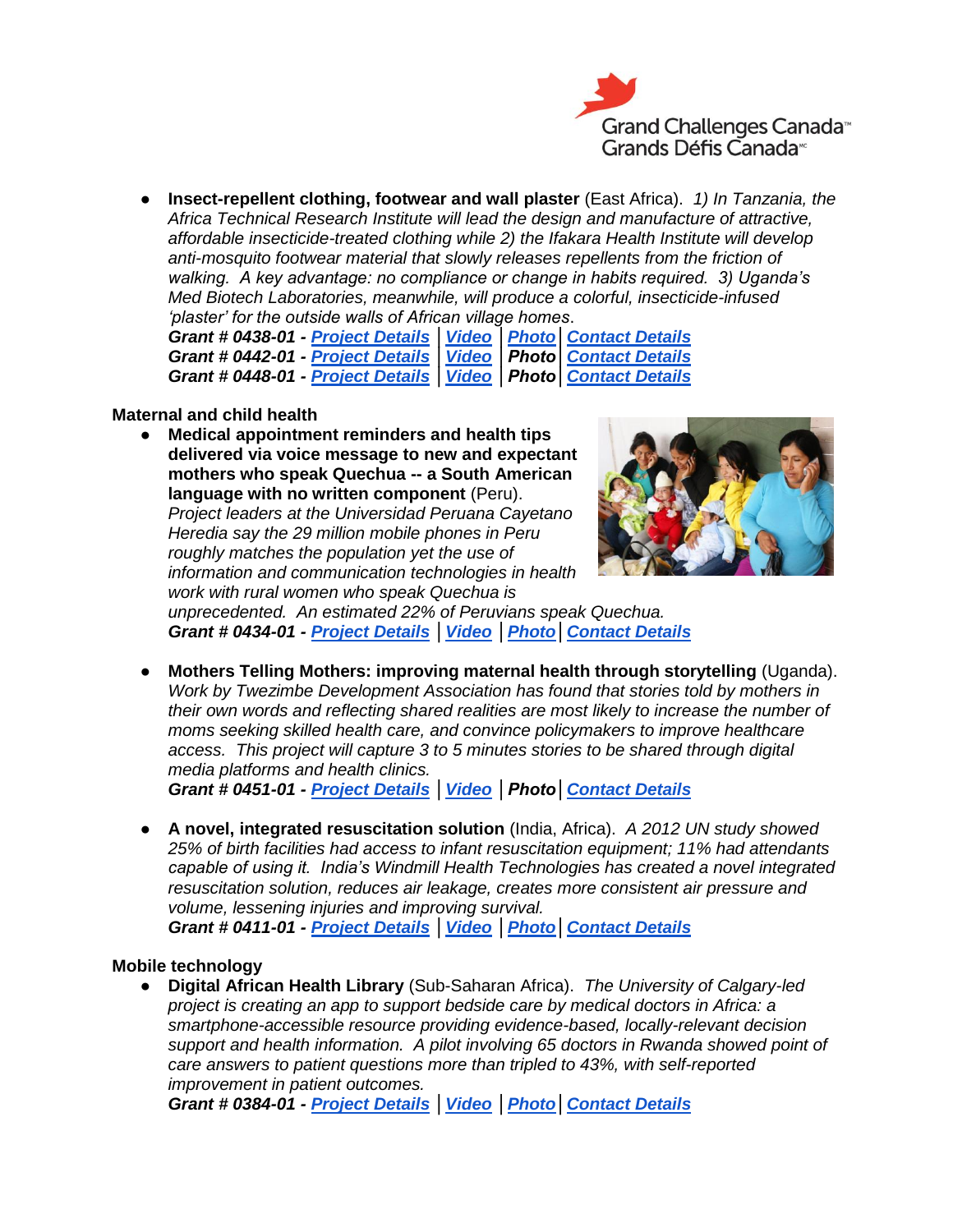

#### **Health care**

- **Simple sticker helps track clean surfaces in healthcare facilities** (Philippines). *WHO estimates that 10% to 30% of all patients in developing country health care facilities acquire an infection. An innovative sticker for hospital surfaces developed by Lunanos Inc. changes colour when a cleaner is applied and fades color after a predetermined period of time, helping staff track and ensure cleanliness of equipment and other frequently touched surfaces. Grant # 0393-01 - [Project Details](http://bit.ly/16J3IiE) [│Video](http://youtu.be/jbRxcqvdlGU) [│Photo](http://www.flickr.com/photos/gchallenges/tags/039301/)[│Contact Details](http://bit.ly/1iZweSK)*
- **"Mystery clients" to assess and improve quality of TB care (India).** *India accounts for 25% of global tuberculosis (TB) incidence. To evaluate variations in practice quality, and identify ways to improve TB management in India, this project, led by Canada's McGill University, will send researchers into clinics posing as a patient with standard TB symptoms. The project builds on earlier work related to angina, asthma and dysentery, which revealed incorrect diagnoses and treatment. Grant # 0373-01 - [Project Details](http://bit.ly/HqTduz) [│Video](http://youtu.be/L1m1wayJcPI) [│Photo](http://www.flickr.com/photos/gchallenges/tags/037301/)[│Contact Details](http://bit.ly/1iZweSK)*

And many more.

All the projects and a complete set of short project descriptions, with links to additional details, available photos / video, and local contact information can be found in the full press release: <http://bit.ly/HOLt5b>

The global portfolio of grants, broken down by region and country:

30 projects based in 6 African countries (16 in Kenya, 5 in Tanzania, 5 in Uganda, 2 in Nigeria and 1 each in Senegal and Ghana)

17 projects based in 7 countries in Asia (7 in India, 2 in Pakistan 4 in Thailand and 1 each in Bangladesh, Cambodia, Mongolia and the Philippines)

Two projects based in South America (Peru) and one in Europe (Armenia)

33 projects based in 11 Canadian cities (14 in Toronto, 3 each in Calgary, Montreal and Vancouver, 2 each in Winnipeg, Edmonton and London, and 1 each in Halifax, Hamilton, Ottawa and Saskatoon)

The Canadian-based projects will be implemented worldwide (a majority of them implemented simultaneously in more than one country):

15 countries in Africa (5 in Kenya, 4 in Tanzania, 3 each in Uganda and Ethiopia, 2 each in Rwanda, Somalia, South Africa, South Sudan, and Zambia, and 1 each in Benin, Botswana, Ghana, Malawi, Nigeria, and DR Congo)

8 countries in Asia (8 in India, 6 in Bangladesh, 1 each in Bhutan, China, Nepal, Pakistan, Philippines and Thailand)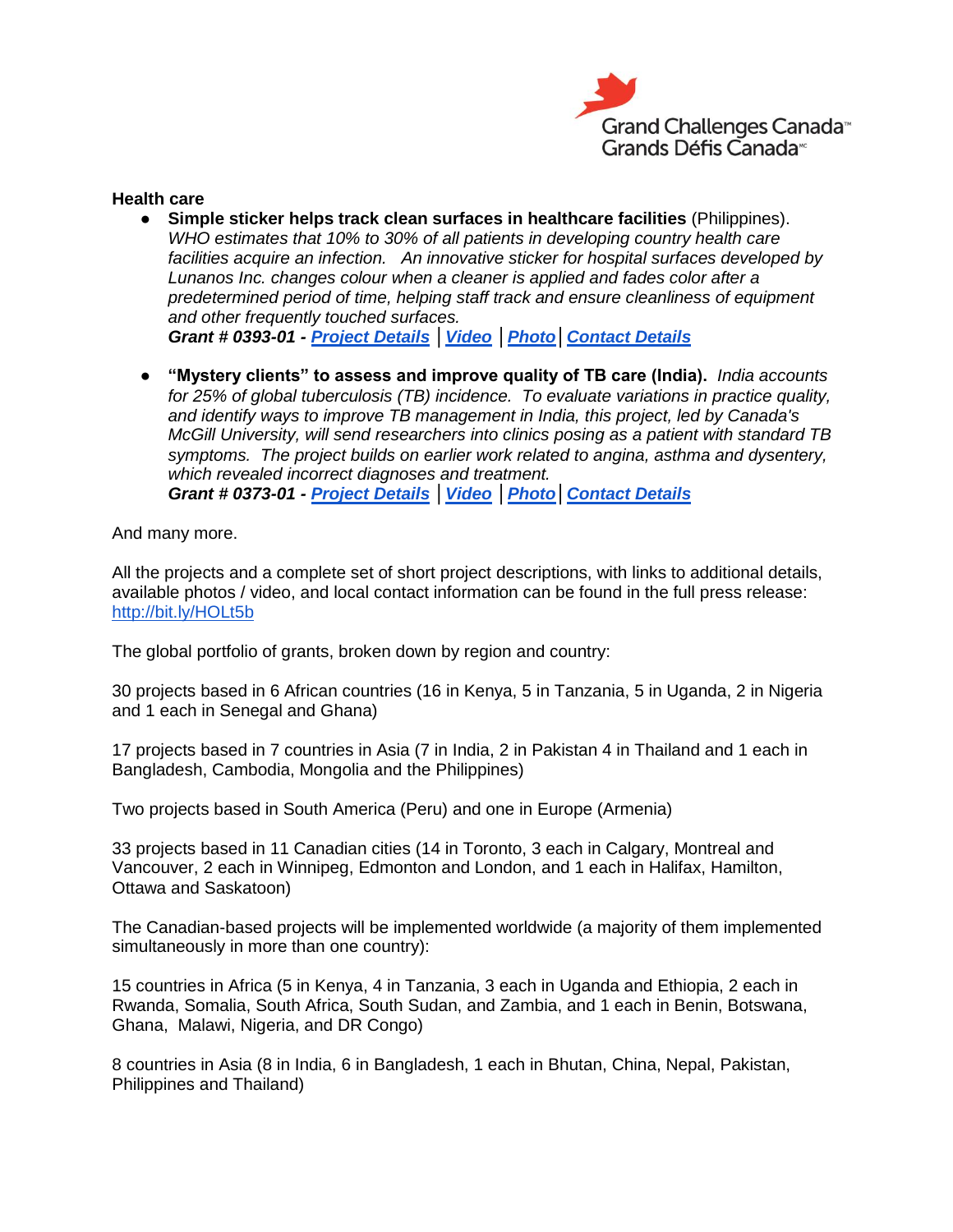

5 countries in South and Latin America (Belize, Brazil, Colombia, Jamaica, Peru.) and

1 in the Middle East (Egypt)

Including today's grants, total investments to date under the Grand Challenges Canada "Stars in Global Health" program is \$32 million in 295 projects.

\* \* \* \* \*

*Appendix Grand Challenges Canada Stars in Global Health - November 2013 Complete listing of grants, by country:*

#### **CANADA**

**Halifax, NS**

0369-01 Dalhousie University (Implementation countries: Egypt, Ghana) Prof. Christian Lehmann

**The Microcirculation Screening (MicroScreen) Project: Innovative Non-Invasive Point-of-Care Monitoring of Nutritional Status and Critical Health Conditions in Low-Resource Environments**

The medical tool to be developed within the MicroScreen Project will help to improve the quality of life of the people, especially of mothers and young children and the therapy of critical ill patients in low-resource environments.

*Grant # 0369-01 -* **[Project Details](http://bit.ly/1g7FCGS)** *[│Video](http://youtu.be/4vZBLUl6Gyc) │Photo[│Contact Details](http://bit.ly/1iZweSK)*

#### **Montreal, QB**

0373-01 McGill University (Implementation country: India) Dr Madhukar Pai

## **Mystery clients to assess and improve quality of TB care in India**

India needs a strategy for measuring and improving quality of TB care. We will use "mystery clients" posing as TB patients to evaluate quality. This method could uncover variations in practice quality, and identify solutions to curb TB mismanagement.

*Grant # 0373-01 -* **[Project Details](http://bit.ly/HqTduz)** *[│Video](http://youtu.be/L1m1wayJcPI) [│Photo](http://www.flickr.com/photos/gchallenges/tags/037301/)[│Contact Details](http://bit.ly/1iZweSK)*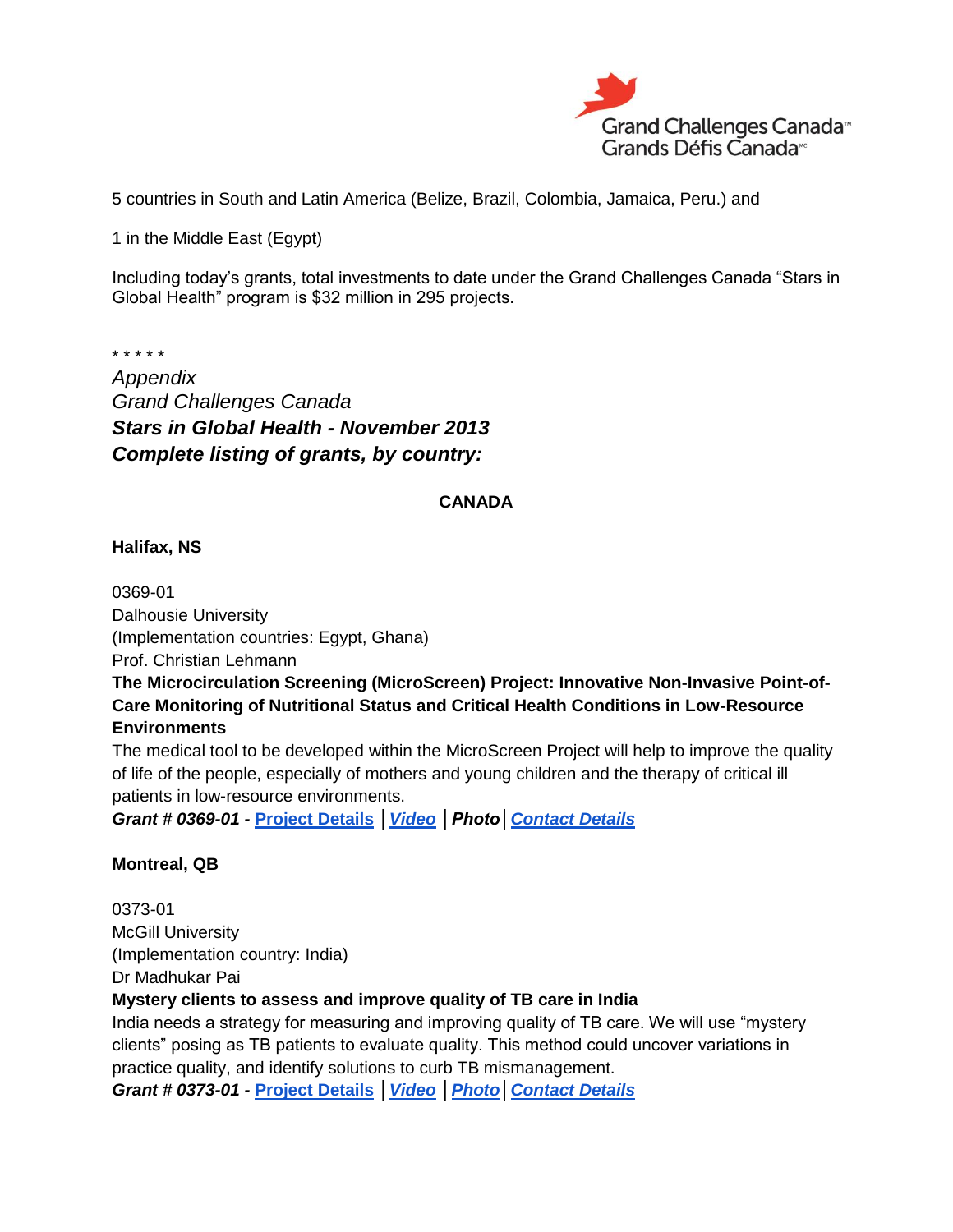

0376-01 McGill University (Implementation countries: India) Dr. Nitika Pant Pai

## **Empower ASHAs to provide mobile, multiplex, pregnancy screening**

We will empower frontline healthcare workers (ASHAs) to better care for pregnant women in rural areas. Armed with smartphones and rapid tests, ASHAs will screen for HIV, co-infections and anemia, offer updated health info and link women to treatment.

*Grant # 0376-01 -* **[Project Details](http://bit.ly/1cdLvxq)** *[│Video](http://youtu.be/JiJhnhCui3c) │Photo[│Contact Details](http://bit.ly/1iZweSK)*

0378-01 Sensoreal Inc. (Implementation countries: Canada, India) Mr. Roozbeh Safavieh **Low Cost Microchip for Early Diagnosis of Elephantiasis** Our bold idea is to make a low-cost, highly sensitive, easy-to-use diagnostic tool for the detection of lymphatic filariasis. Its early stage detection reduces the morbidity rate and prevent

permanent damage to internal organs caused by the disease

*Grant # 0378-01 -* **[Project Details](http://bit.ly/16hjtjV)** *[│Video](http://youtu.be/VwszlyLKeDI) │Photo[│Contact Details](http://bit.ly/1iZweSK)*

## **Ottawa, ON**

0379-01

TechnoDevelop Corporation (Implementation countries: Bhutan, Canada, India, Sri Lanka) Dr. Prakash Naidu

## **Development of Low Cost Diagnostic and Monitoring Method For Diabetes Prevention**

As per WHO, 346 million people have diabetes; 80% deaths occur in low-middle income countries. Currently, physicians cannot easily detect Insulin Resistance (IR), which precedes clinical signs of diabetes undetected for decades. TechnoDevelop will research towards low-cost IR diagnostics targeting advance monitoring and prevention programs along with education and training. *Grant # 0379-01 -* **[Project Details](http://bit.ly/1cpiOSh)** *[│Video](http://youtu.be/hqLQab-n1tY) │Photo[│Contact Details](http://bit.ly/1iZweSK)*

## **London, ON**

0397-01

University of Western Ontario, London ON (Implementation countries: Congo, the Democratic Republic of the, Kenya, Malawi, Rwanda, Somalia, South Sudan, Tanzania, Uganda, Zambia) Dr. Gregor Reid **Using locally sourced probiotic food to reduce levels of potent environmental toxins.**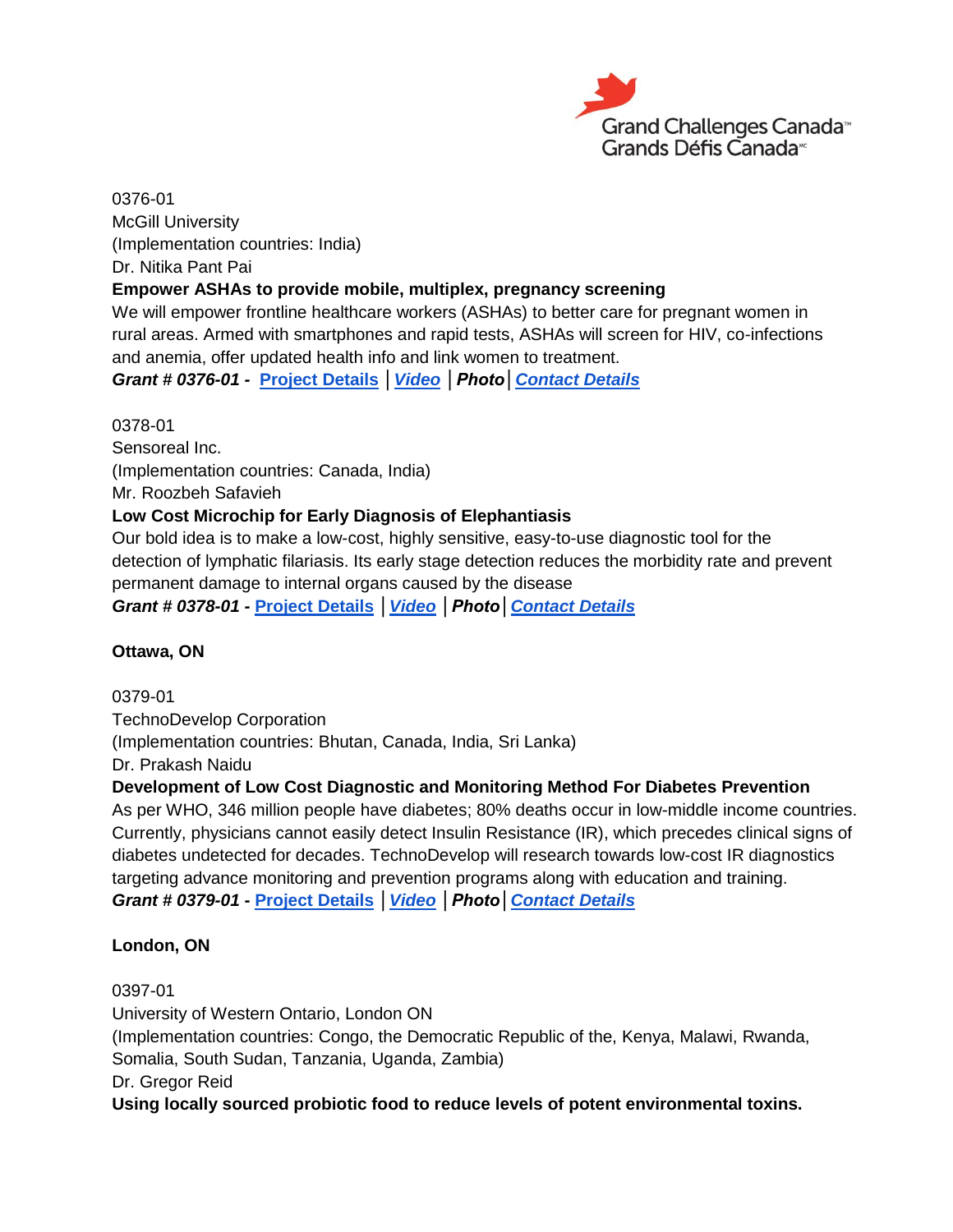

We have developed novel yogurts containing *lactobacilli* bacteria to sequester aflatoxins and heavy metals and degrade some pesticides. When these bacteria are added to locally produced foods, they can reduce morbidity associated with these toxins.

*Grant # 0397-01 - [Project Details](http://bit.ly/1dtIe0z) [│Video](http://youtu.be/gI8LkFLUJ30) │Photo[│Contact Details](http://bit.ly/1iZweSK)*

0370-01

NeoVentures Biotechnology Inc. (Implementation countries: Tanzania)

Dr. Jacek Chrostowski

**Wireless-based biosensor network to detect mycotoxins in maize harvesting, storage and transportation**

Farmers will be able to monitor in real time the incidence of mycotoxins in crops at harvest, storage and transport time. Our technology combining new low cost biosensors, RFID tags, smart phones will enable improvement of health of the population.

*Grant # 0370-01 -* **[Project Details](http://bit.ly/193k4Xo)** *[│Video](http://youtu.be/-bwZRS93268) │Photo[│Contact Details](http://bit.ly/1iZweSK)*

**Hamilton, ON**

0374-01 McMaster University (Implementation countries: Brazil, India) Dr. Parameswaran Nair **A point-of-care paper-based biosensor to detect and treat bronchitis** A simple point of care paper-based diagnostic test in sputum will detect infective and allergic bronchitis in adults and children. This will help guide judicious use of currently available

medications (steroids and antibiotics) to treat these disease

*Grant # 0374-01 -* **[Project Details](http://bit.ly/1g7UkgY)** *[│Video](http://youtu.be/aWXIZWoMMeU) [│Photo](http://www.flickr.com/photos/gchallenges/tags/037401/)[│Contact Details](http://bit.ly/1iZweSK)*

## **Toronto, ON**

0388-01 University of Toronto (Implementation countries: Canada, India) Dr. Radhakrishnan Mahadevan

## **Low cost TB drugs created using synthetic biology (India)**

An estimated 9 million people are infected with multi drug-resistant TB; 1.4 million die per year. Successful completion of this University of Toronto-led project will lead to an innovative yeastbased bioprocess for the low-cost synthesis of antibiotic and lower the cost (now \$5,000 per patient) of treating the disease in the developing world.

*Grant # 0388-01 -* **[Project Details](http://bit.ly/1f0n6gD)** *[│Video](http://youtu.be/tnOL9n06xJI) [│Photo](http://www.flickr.com/photos/gchallenges/tags/038801/)[│Contact Details](http://bit.ly/1iZweSK)*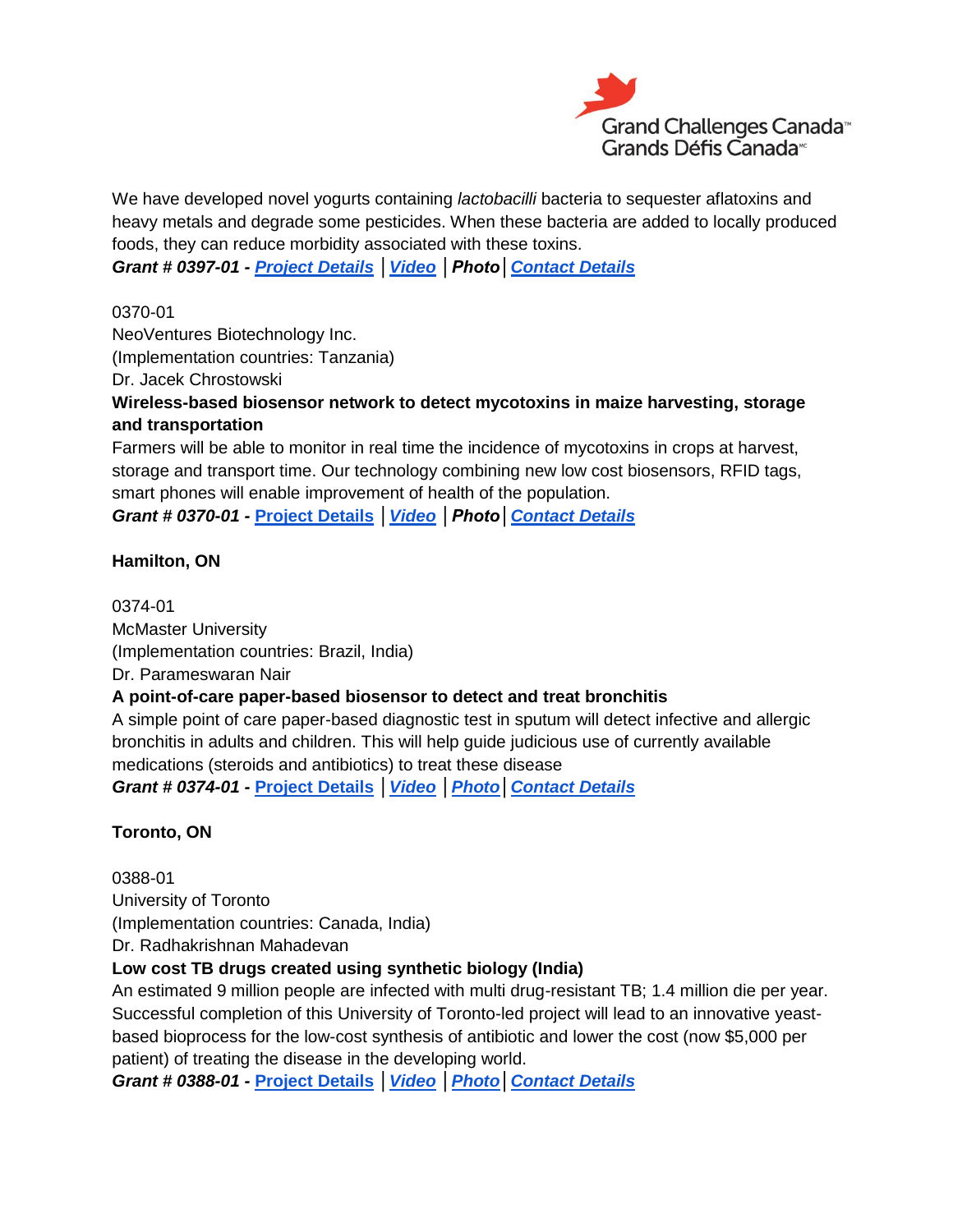

0372-01 University of Toronto (Implementation countries: Kenya, Zambia) Dr. Stephanie Nixon

**Free new online resources for the rehabilitation of HIV-related disability patients in Sub-Saharan Africa (SSA).** In SSA, HIV treatment is now widespread and mortality has dropped 32% since 2005. HIV-related disability is growing in tandem and rehabilitation training is needed. The University of Toronto International Centre for Disability and Rehabilitation will create an online resource to address this need in SSA, adapted from Canadian practices. *Grant # 0372-01 -* **[Project Details](http://bit.ly/HdVQPQ)** *[│Video](http://youtu.be/sknUJTynUno) [│Photo](http://www.flickr.com/photos/gchallenges/tags/037201/)[│Contact Details](http://bit.ly/1iZweSK)*

#### 0389-01

University of Toronto (Implementation countries: Belize, Canada, Jamaica) Prof. G. Andrew Woolley

#### **A simple yeast-based blood screening assay**

We will create a ready-to-use, yeast-based blood screening tool, for simultaneously detecting combinations of diseases. Like baking yeast it can be stored dry, and grown locally with minimal equipment/training, improving accessibility in rural areas.

*Grant # 0389-01 -* **[Project Details](http://bit.ly/1alhTk9)** *[│Video](http://youtu.be/P31dK7T_m2U) │Photo[│Contact Details](http://bit.ly/1iZweSK)*

0390-01 University of Toronto (Implementation country: Tanzania) Dr. Shana Kelley

## **Lab Free, Low Cost Malaria Testing**

We will develop a low cost disposable test for rapidly diagnosing malaria in low resource settings. This test will be based on direct molecular detection of malaria RNA in unprocessed blood to determine which malaria strains are present in <20 min.

*Grant # 0390-01 -* **[Project Details](http://bit.ly/1dmtkH9)** *[│Video](http://youtu.be/0R_1MYPAKxY) │Photo[│Contact Details](http://bit.ly/1iZweSK)*

0391-01 University of Toronto (Implementation country: Thailand) Prof. Edmond Young

#### **Simple liquid microculture assay for diagnosing multidrug-resistant tuberculosis**

Current methods of detecting TB remain inadequate for low-resource settings. Our idea is to develop new technology for detecting TB via direct liquid microculture that is cheap, easy to use, and able to assess resistance to many drugs at once.

*Grant # 0391-01 -* **[Project Details](http://bit.ly/1aCjUGT)** *[│Video](http://youtu.be/muVuusz-ewU) │Photo[│Contact Details](http://bit.ly/1iZweSK)*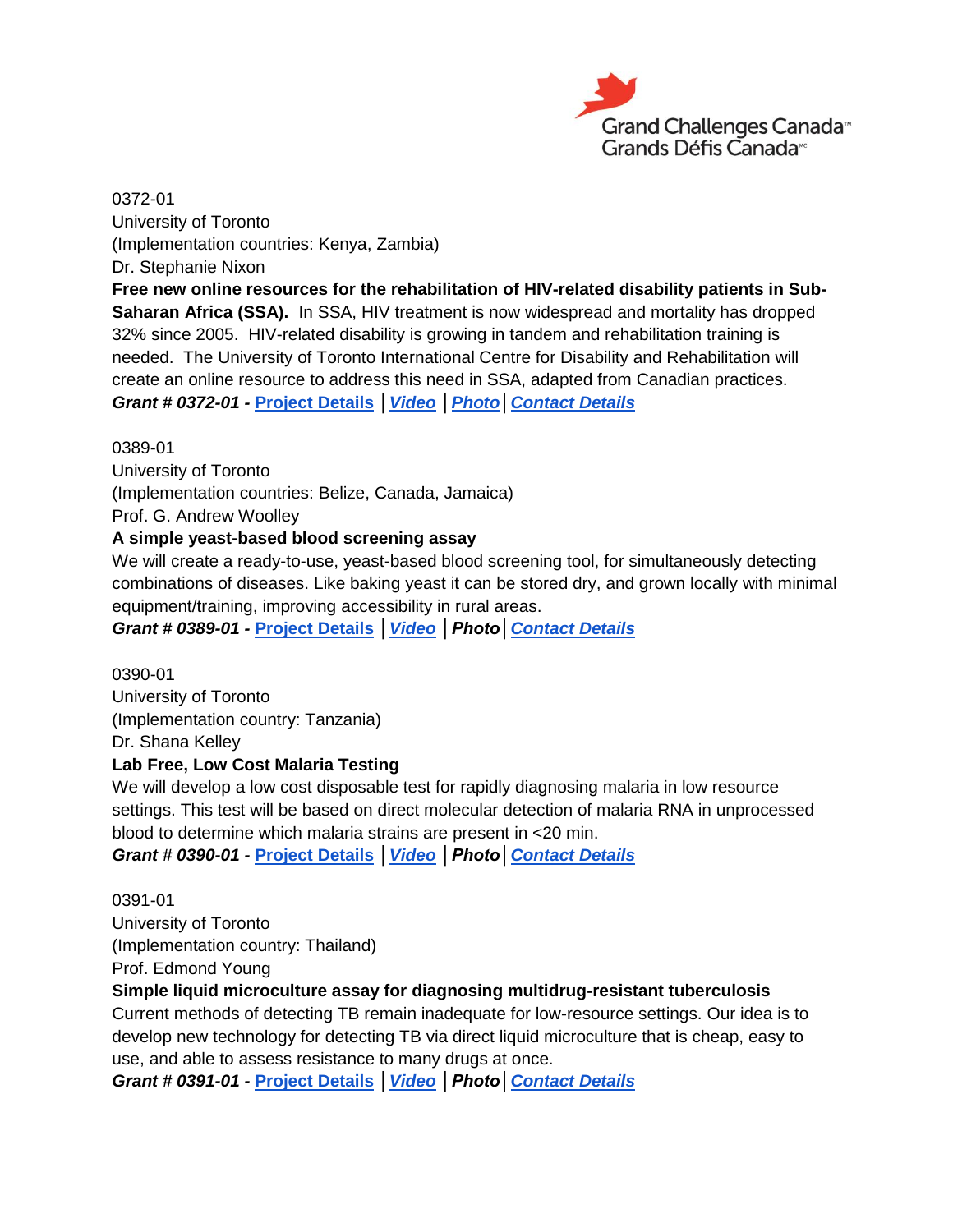

0392-01 University of Toronto (Implementation country: Bangladesh) Prof. Timothy Chan

#### **AERO: Ambulance Emergency Response Optimization system for developing countries**

We will reduce ambulance response times by developing a software system leveraging existing infrastructure that optimizes ambulance pre-positioning locations, and provides real-time travel time estimation and route optimization info to drivers.

*Grant # 0392-01 -* **[Project Details](http://bit.ly/1gWf4d2)** *[│Video](http://youtu.be/OrEfm98N2wU) │Photo[│Contact Details](http://bit.ly/1iZweSK)*

0394-01 University of Toronto (Implementation countries: Peru) Prof. Javad Mostaghimi **Development of Antibacterial Copper Coatings for Reducing Healthcare-Associated Infections**

## Copper and its alloys are known to efficiently kill bacteria. The idea is to deposit a well-adhered thin layer of copper-based coatings on frequently touched surfaces of two intensive care units and compare them to a standard ICU over a long period.

*Grant # 0394-01 -* **[Project Details](http://bit.ly/16F3Rci)** *[│Video](http://youtu.be/JFlCQPUhjoA) │Photo[│Contact Details](http://bit.ly/1iZweSK)*

0395-01 University of Toronto (Implementation country: Kenya)

Dr. Barry Rosen

## **Taking a LEEP! Implementing a "See and LEEP" strategy for women in Western Kenya with positive cervical cancer screening**

We propose a "See and LEEP" strategy in rural Kenya to provide a point-of-need service for women with a positive cancer screen. LEEP is highly effective at treating pre-malignant disease, has low morbidity and can be used in a low-resource setting.

*Grant # 0395-01 -* **[Project Details](http://bit.ly/193Bhji)** *[│Video](http://youtu.be/Hu4G6bWaj-4) │Photo[│Contact](http://bit.ly/1iZweSK) Details*

0396-01

University Health Network

(Implementation country: Ethiopia)

Dr. Megan Landes

## **Building Emergency Capacity: The Toronto Addis Ababa Academic Collaboration in Emergency Medicine**

Ethiopia understands the urgency of training and retaining doctors. TAAAC-EM engages the world's best teachers to inspire a generation of health providers to remain at home to serve their country without sacrificing their careers.

*Grant # 0396-01 -* **[Project Details](http://bit.ly/HpgE7q)** *[│Video](http://youtu.be/y2GU1P1jC1Q) │Photo[│Contact Details](http://bit.ly/1iZweSK)*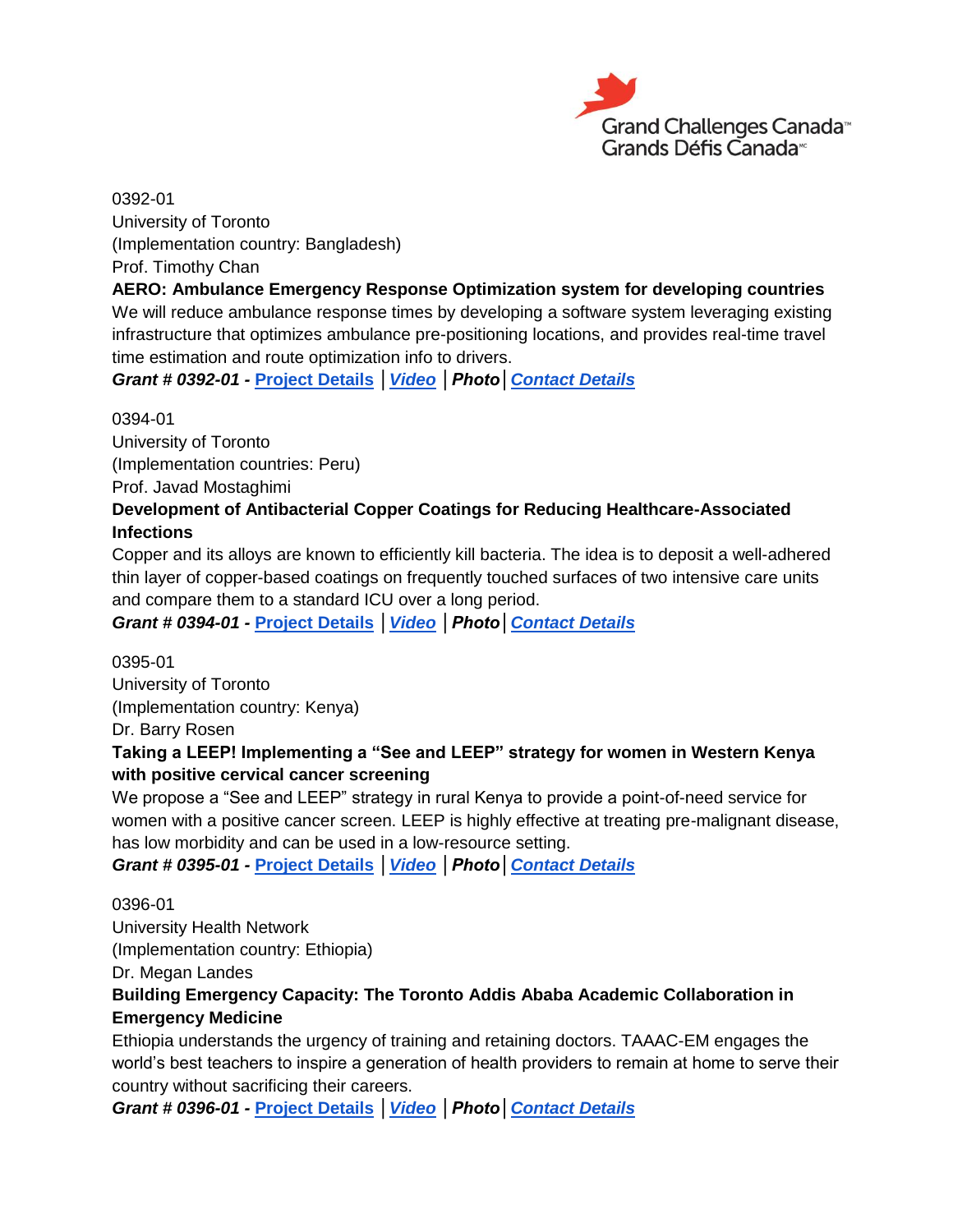

0380-01 University Health Network (Implementation countries: Bangladesh, India, Nepal, Pakistan) Dr. Isaac Bogoch **An innovative, electricity-free diagnostic platform for Typhoid and other common infections in resource-limited settings** We have developed an innovative approach to diagnose typhoid and other common infections

in settings without electricity, sophisticated equipment or trained laboratory personnel, to enable quality patient care in resource-limited settings.

*Grant # 0380-01 -* **[Project Details](http://bit.ly/1aC1VQR)** *│***[Video](http://youtu.be/l6mR3XiQ1eI)** *[│Photo](http://www.flickr.com/photos/gchallenges/tags/038001/)[│Contact Details](http://bit.ly/1iZweSK)*

0377-01 Ryerson University (Implementation country: Bangladesh) Dr. Scott Tsai

## **Ultra low cost, simply operated, lab-on-a-chip detection of arsenic contamination in Bangladesh's well waters**

One of the key challenges for Bangladeshis in remote locations is the frequent monitoring of wells. (Some rural wells still have not been tested.) We are developing a cheap and portable lab-on-a-chip technique that will allow frequent tests of wells.

*Grant # 0377-01 -* **[Project Details](http://bit.ly/HcfTxQ)** *[│Video](http://youtu.be/phRjDpgN58g) │Photo[│Contact Details](http://bit.ly/1iZweSK)*

0375-01

PurifAid Water International Inc.

(Implementation country: Bangladesh)

Dr. Alyssa Rellstab

## **PurifAid: Ending the Arsenic Water Crisis in Bangladesh**

We plan to roll out a new generation of filtration units which run on an organic by-product of the beverage industry. The units address many of the failings of existing devices (they require no power or chemicals and are very low maintenance).

*Grant # 0375-01 -* **[Project Details](http://bit.ly/1ipCItQ)** *[│Video](http://youtu.be/Un_61TTffsk) │Photo[│Contact Details](http://bit.ly/1iZweSK)*

0393-01

Lunanos Inc. (Implementation country: Philippines) Prof. Anil Kishen

## **Simple Cleaning Indicator to Increase Sanitation in Healthcare Facilities**

This bold idea reduces the risks of infections in healthcare facilities through the development and deployment of a simple colour-changing sticker that helps staff track and ensure cleanliness of equipment and other frequently touched surfaces.

*Grant # 0393-01 -* **[Project Details](http://bit.ly/16J3IiE)** *[│Video](http://youtu.be/jbRxcqvdlGU) [│Photo](http://www.flickr.com/photos/gchallenges/tags/039301/)[│Contact Details](http://bit.ly/1iZweSK)*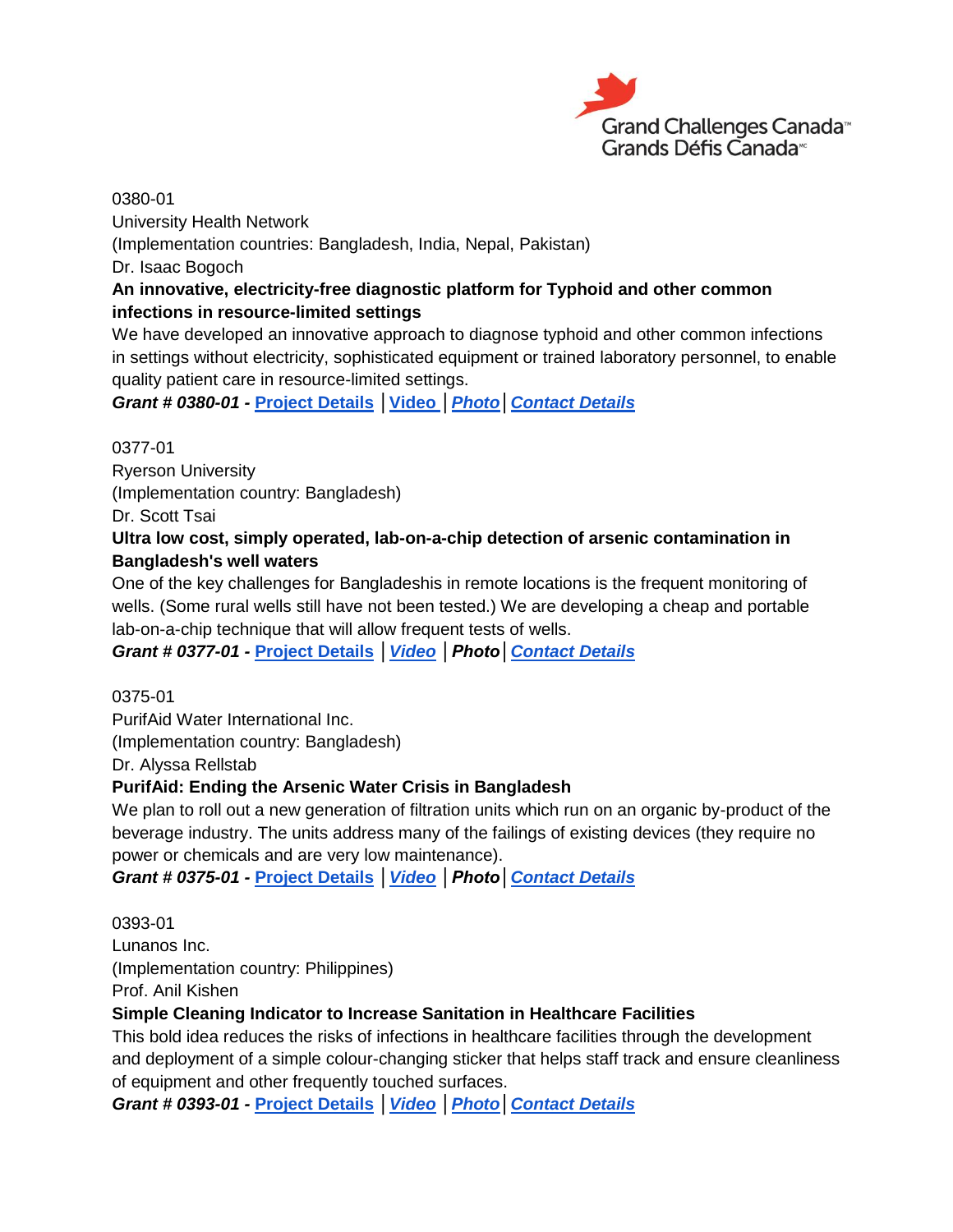

0371-01 MJMG Holdings Inc. (Implementation country: India) Dr. Michael Ling **A Rapid and Early HIV RNA Test**

We will develop a portable, fast device that detects HIV RNA, and thus earliest detection possible (9 days). As it can be made at \$1 per test, the test can be widely implemented in developing countries. No rapid test can currently detect any RNA.

*Grant # 0371-01 -* **[Project Details](http://bit.ly/1ac9UQy)** *[│Video](http://youtu.be/JEwBIBbwmvI) │Photo[│Contact Details](http://bit.ly/1iZweSK)*

#### **Winnipeg, MB**

0385-01 University of Manitoba

(Implementation countries: Canada, China, Ireland, Nigeria, Portugal, South Africa) Prof. Stephen Pistorius

#### **A portable breast cancer detection device using solid-state microwave detectors.**

Imagine a cell phone app that can detect cancer! We are not quite there but we are using quantum physics and cell phone technology to create a portable and effective system to enable breast cancer detection to be moved from the clinic into the home.

*Grant # 0385-01 -* **[Project Details](http://bit.ly/HclBQm)** *[│Video](http://youtu.be/GQ5-tydJYmM) │Photo[│Contact Details](http://bit.ly/1iZweSK)*

0386-01 University of Manitoba (Implementation country: Kenya) Dr. Julie Lajoie

## **Inducing resistance to HIV infection**

Some rare individuals are resistant to HIV infection; their immune system have a phenotype called immune quiescence. We propose to induce immune quiescence in highly susceptible women by using low cost anti-inflammatory drugs to reduce HIV incidence by 30%. *Grant # 0386-01 - [Project details](http://bit.ly/17U4rDY) -[│Video](http://youtu.be/ytHdyzPqjsc) │Photo[│Contact Details](http://bit.ly/1iZweSK)*

#### **Saskatoon, SK**

0398-01 University of Saskatchewan (Implementation countries: Canada, India) Prof. Jo-Anne Dillon **A Rapid Test for Simultaneous Identification and Detection of Antimicrobial Resistance at Point of Care for Bacterial Infections: Neisseria gonorrhoeae as a Prototype**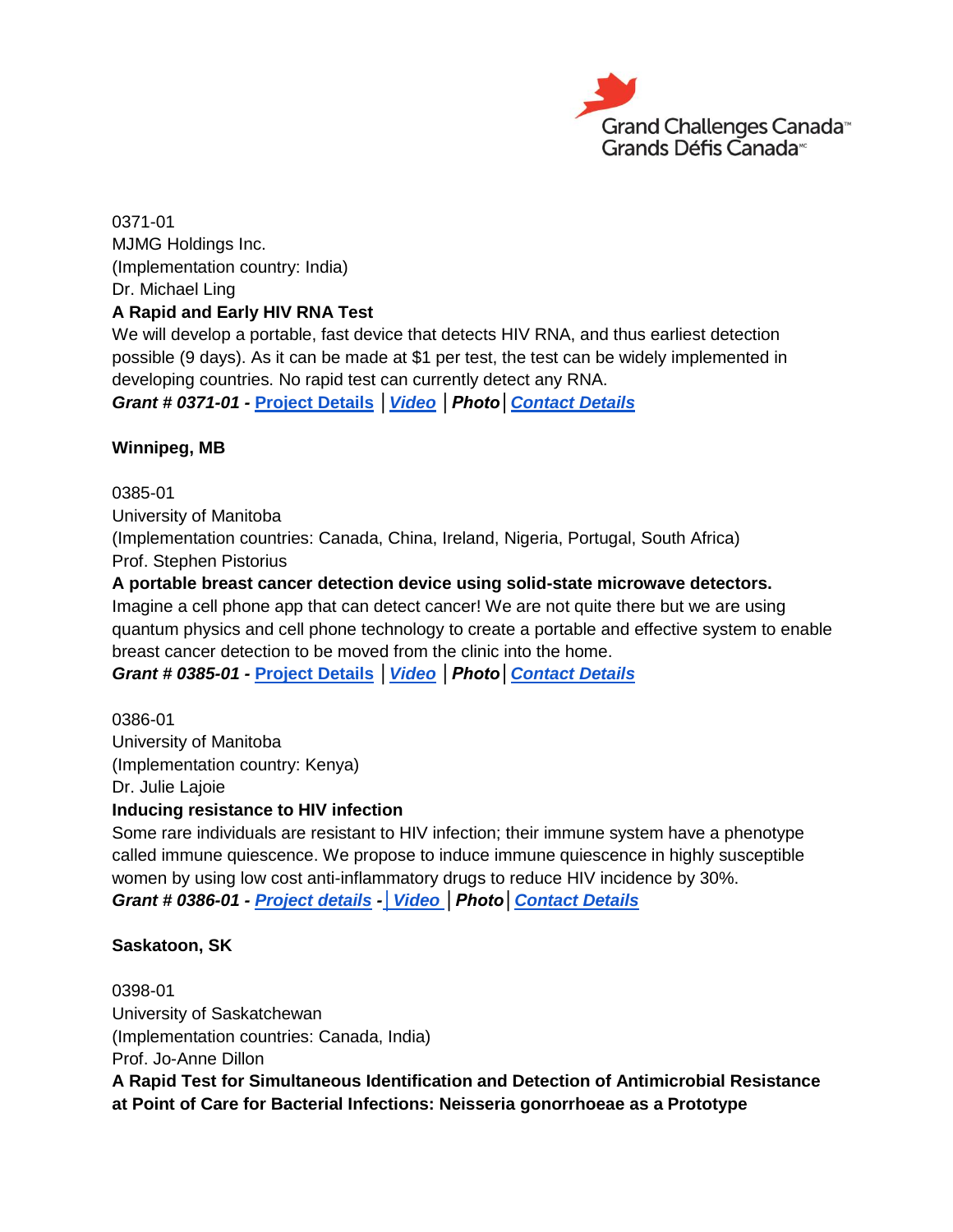

Often, antimicrobial resistance (AMR) in Ng is unknown as diagnostic costs are too high. Our test will permit a simple, noninvasive diagnosis of gonorrhea and its antibiotic susceptibility allowing unique individualized testing and treatment.

*Grant # 0398-01 -* **[Project Details](http://bit.ly/1aar1SN)** *[│Video](http://youtu.be/aJz5YJih_TY) │Photo[│Contact Details](http://bit.ly/1iZweSK)*

## **Calgary, AB**

0384-01 University of Calgary (Implementation countries: Botswana, Ethiopia, Kenya, Rwanda, Somalia, South Sudan, Uganda) Dr. Bruce Dahlman **Digital African Health Library**

The Digital African Health Library is an integrated, smartphone-based, point-of-care decision support resource that provides evidence-based, locally relevant decision support and health information which is shown to lead to more informed patient care

*Grant # 0384-01 -* **[Project Details](http://bit.ly/16EOwZ7)** *[│Video](http://youtu.be/a9j58F86EQU) [│Photo](http://www.flickr.com/photos/gchallenges/tags/038401/)[│Contact Details](http://bit.ly/1iZweSK)*

## 0387-01

University of Calgary

(Implementation countries: Bangladesh, Canada)

Prof. Judit Smits

## **Mitigating arsenic-related health problems in Bangladesh by introducing high-selenium lentils into the everyday diet**

Lentils from Saskatchewan, naturally rich in the arsenic-antagonist, selenium, will be incorporated in the Bangladeshi diet providing a holistic solution to measurably decrease arsenic levels and improve health of arsenic exposed populations.

*Grant # 0387-01 -* **[Project Details](http://bit.ly/1aPtAdU)** *[│Video](http://youtu.be/tQe4MbnuCII) │Photo[│Contact Details](http://bit.ly/1iZweSK)*

## 0419-01

University of Calgary (Implementation countries: Canada, Uganda, United States) Dr. Karl Riabowol

## **Alpaca Antibodies for HIV Neutralization**

We will make neutralizing antibodies against antigenic regions of HIV recently identified in rare cases of "natural resistance". A key will be to produce antibodies in alpacas because of their properties of simplicity, specificity, size & stability.

*Grant # 0419-01 -* **[Project Details](http://bit.ly/1g7GcnQ)** *[│Video](http://youtu.be/tWsYIZLj0EU) │Photo[│Contact Details](http://bit.ly/1iZweSK)*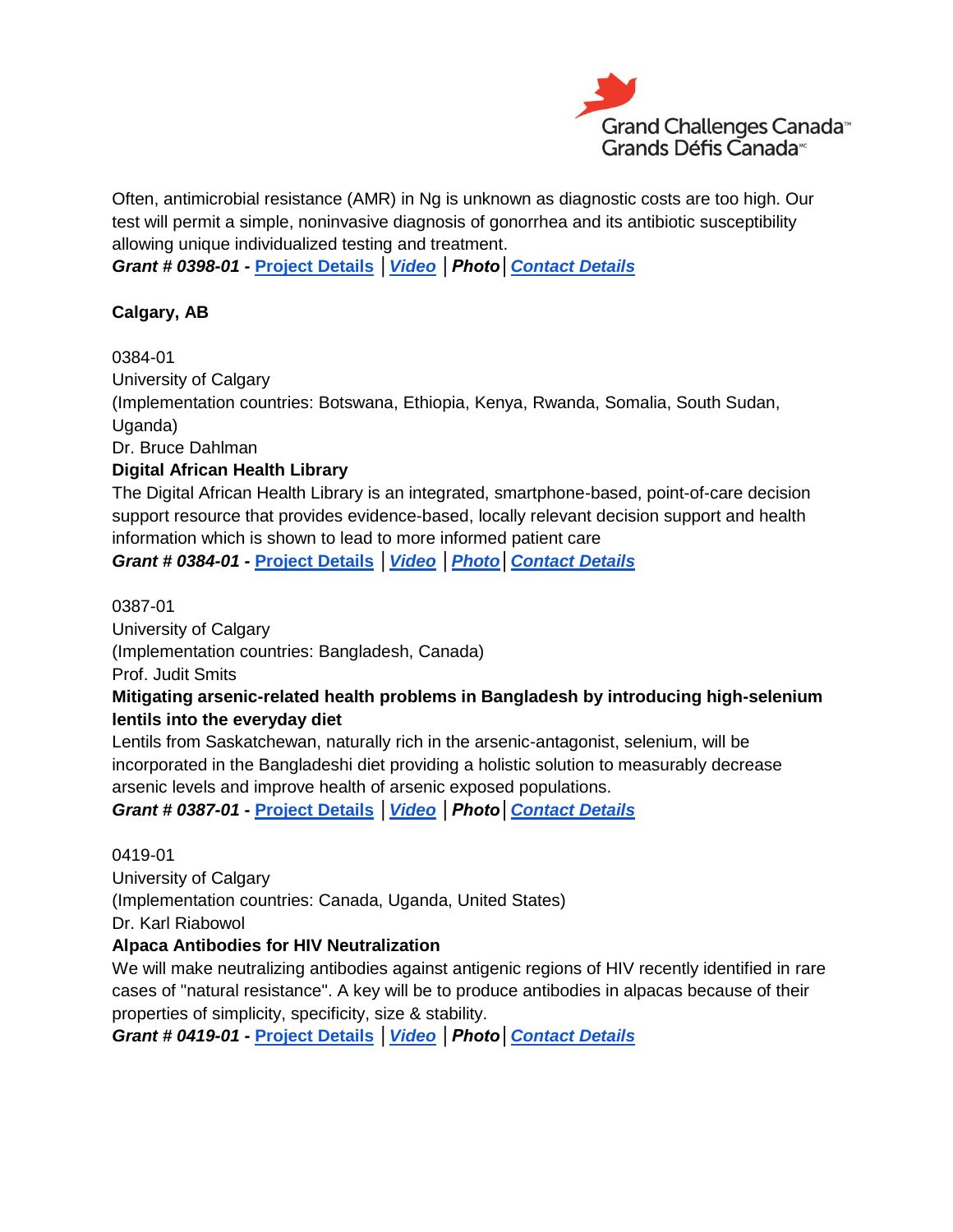

## **Edmonton, AB**

0381-01 University of Alberta (Implementation countries: Benin, Canada, Colombia) Dr. Sedami Gnidehou

## **A 'sympathetic pregnancy' vaccine: how antibodies from men can protect pregnant women from malaria**

We discovered that men exposed to malaria have antibodies that can prevent infection in the placenta. This unexpected finding forms the basis of a novel approach to a vaccine that protects pregnant women exposed to multiple species of malaria

*Grant # 0381-01 -* **[Project Details](http://bit.ly/1ipyGBB)** *[│Video](http://youtu.be/KKYeDzQazEQ) │Photo[│Contact Details](http://bit.ly/1iZweSK)*

0405-01

Innovative Canadians for Change Foundation

(Implementation countries: Canada, Kenya)

Dr. Abdullah Saleh

## **Innovative Trauma Care in Kenya**

Our bold idea is to strengthen trauma care in Kenya by creating a national trauma system. We are developing strategic "trauma hubs" and ambulance services using existing infrastructure to decentralize trauma care and improve access and outcomes.

*Grant # 0405-01 -* **[Project Details](http://bit.ly/HdPxf8)** *[│Video](http://youtu.be/SwWwoQSfGGk) │Photo[│Contact Details](http://bit.ly/1iZweSK)*

## **Vancouver, BC**

0382-01 University of British Columbia (Implementation countries: Canada, Uganda, Ethiopia) Prof. Andrew Macnab **Evaluation of novel optical technology to screen for bladder problems impacting health outcomes in Uganda** Novel disruptive optical technology now identifies when the bladder is significantly diseased or compromised. A prototype for Uganda will be evaluated that offers the potential for earlier

diagnosis/treatment and better use of existing care resources

*Grant # 0382-01 -* **[Project Details](http://bit.ly/1f21Yqh)** *[│Video](http://youtu.be/dbsdMGX5KfQ) │Photo[│Contact Details](http://bit.ly/1iZweSK)*

0418-01 University of British Columbia (Implementation country: Bangladesh) Dr Stephen Beerman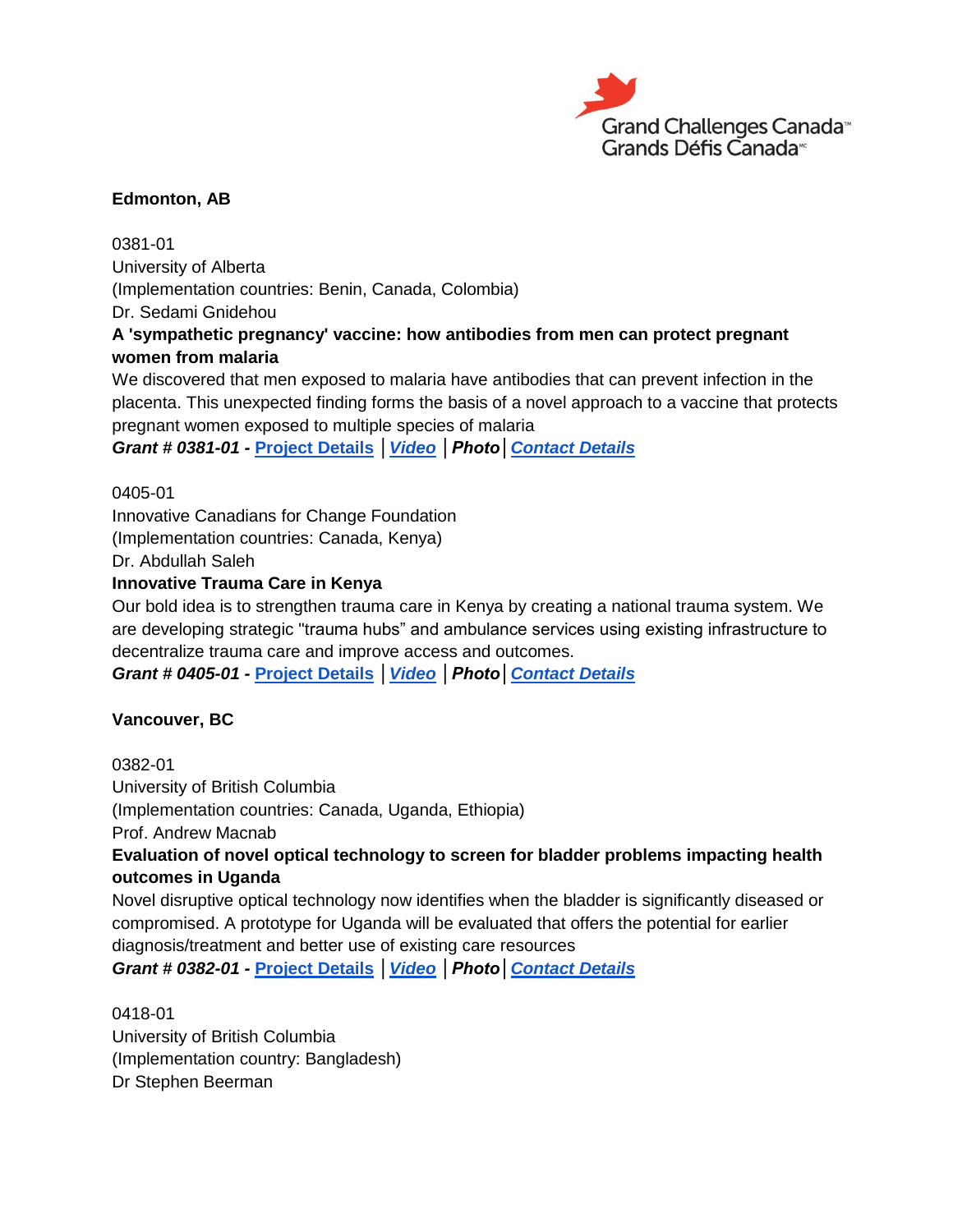

## **Reducing a newly recognized leading cause of child mortality through prevention of drowning**

Reduction of child drowning in a Bangladesh community by introduction of low cost, effective, culturally sensitive, community selected interventions for children age 1-4 and 5-14 yrs old, then scale this up to a broader region of at-risk children.

*Grant # 0418-01 -* **[Project Details](http://bit.ly/16GQRgW)** *[│Video](http://youtu.be/q9i1bpPpols) │Photo[│Contact Details](http://bit.ly/1iZweSK)*

#### 0383-01

University of British Columbia (Implementation countries: Canada, South Africa, Tanzania, United States) Dr. Eiman Zargaran

## **The electronic Trauma Health Record (eTHR): Advancing Trauma Care and Injury Surveillance in Low to Middle Income Countries**

The electronic Trauma Health Record (eTHR) is an application designed for tablet devices. Coupled with powerful educational media and validated clinical practice guidelines, eTHR allows for injury surveillance while simultaneously improving outcomes.

*Grant # 0383-01 -* **[Project Details](http://bit.ly/HcfUSp)** *[│Video](http://youtu.be/JIrIz5oNKk0) │Photo[│Contact Details](http://bit.ly/1iZweSK)*

## **AFRICA**

## **Kenya**

0424-01

Kenya Medical Research Institute (KEMRI), Kenya (Implementation country: Kenya)

Dr. Evelyn Gitau

## **Multiple biomarkers for diagnosis of infectious diseases. A solution to undiagnosed infection in Severe Acute Malnutrition in Children**

We aim to develop a diagnostic tool using molecular approaches, that can quickly and accurately identify children with SAM, who are susceptible to an increased risk of death from infection after apparent stabilization during treatment for SAM.

*Grant # 0424-01 -* **[Project Details](http://bit.ly/1aCm89c)** *[│Video](http://youtu.be/x7Stzh-lppQ) │Photo[│Contact Details](http://bit.ly/1iZweSK)*

0415-01

Africa Mental Health Foundation, Kenya

(Implementation country**:** Kenya)

Ms Christine Musyimi

**Dialogue to empower, supervise, support and include informal traditional and faith healers to deliver evidence-based mhGAP-IG adapted psychosocial interventions to reduce treatment gap in Kenya**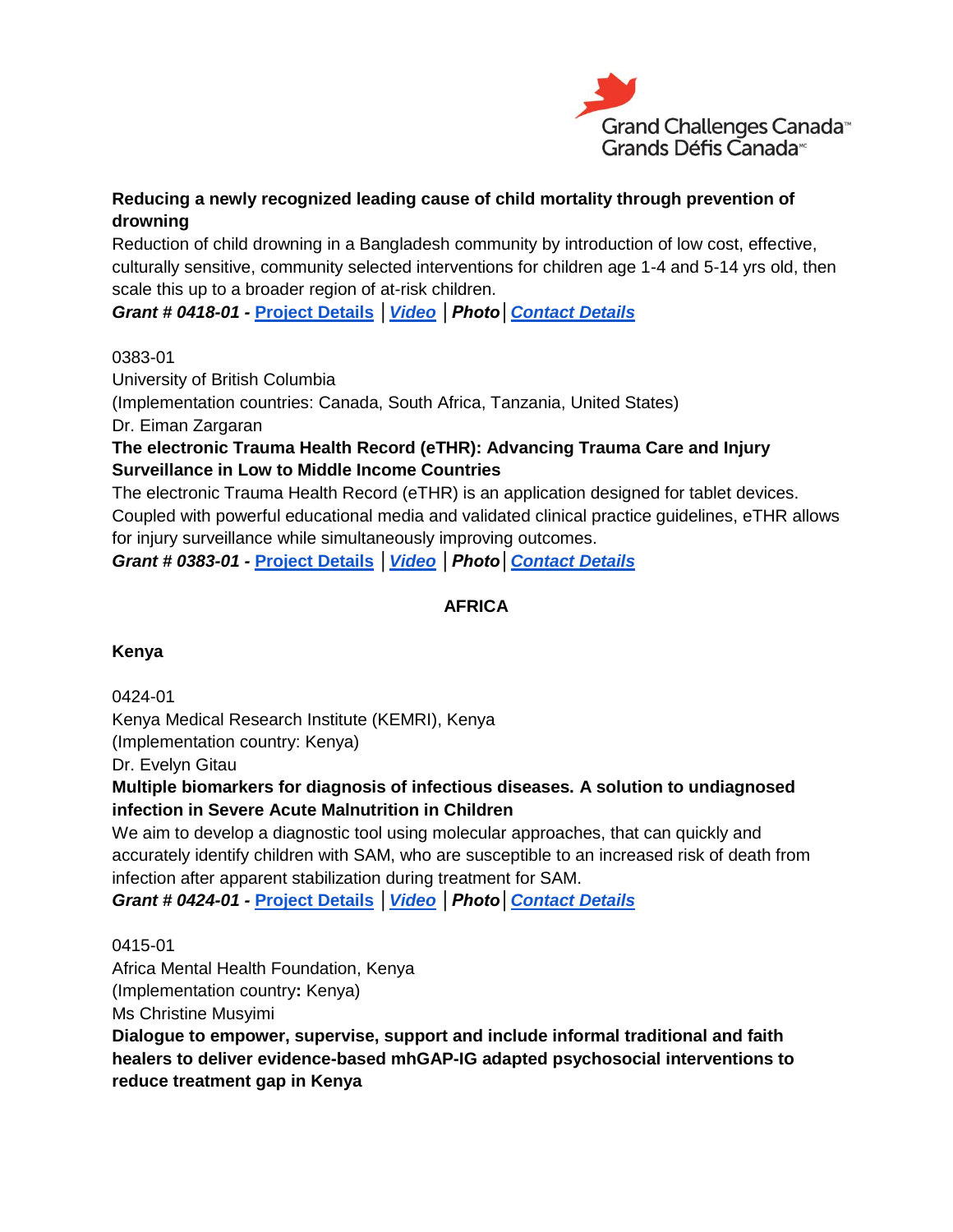

To break the barriers between the formal and the informal sectors through dialogue and training to increase synergy and communication between the two systems by minimizing any harmful practices and enhancing complementary practices.

*Grant # 0415-01 - [Project Details](http://bit.ly/18vbV9T)[│Video](http://youtu.be/z5mwP_Jk9to) │Photo[│Contact Details](http://bit.ly/1iZweSK)*

0425-01

Kenya Medical Research Institute (KEMRI), Kenya (Implementation countries: Kenya, Nigeria)

Ms. Eva Aluvaala

**Simultaneous qualitative and quantitative detection of plasmodium falciparum Lactate Dehydrogenase in saliva of malaria patients for monitoring disease prognosis using paper microfluidics**

To develop a diagnostic assay that will simultaneously detect and quantify p.falciparum in patients. It will be non-invasive, easily adaptable, hence improve patient compliance and management, leading to reduced mortality from unreliable lab results.

*Grant # 0425-01 -* **[Project Details](http://bit.ly/16Fj2lF)** *[│Video](http://youtu.be/WQuOu7g77ys) │Photo[│Contact Details](http://bit.ly/1iZweSK)*

#### 0417-01

Botanical Extracts EPZ Limited, Kenya

(Implementation countries: Germany, Kenya, Tanzania, Uganda)

Mr. Jack Njiru

## **Botanical Extracts EPZ ltd. Improvement of Artemisinin Yields from Existing Operations Through the Introduction of a Novel Process Step**

Considerable efforts are being made to stabilize the production of natural Artemisinin. Although progress is being made, there are still significant concerns about availability and high costs. Two additional initiatives are being developed to bring further stability to the ACT supply chain:

1.1 Semi-synthetic Artemisinin produced from microbially sourced Artemisinic acid, a precursor to Artemisinin. This initiative was originally funded by the Gates Foundation. Commercialization has been taken up by Sanofi under the guidance of the WHO. Although progress is being made and commercial quantities of Artemisinin are expected to be available in late 2013, there is still some uncertainty about timing for increasing production, eventual volume and affordability.

2.2 The recovery of Additional Artemisinin from existing Natural Artemisinin production activities by recovery of Di-hydro Artemisinic acid (DHAA) from existing process streams and converting this to Artemisinin by a novel photosynthetic process developed by the Max Planck Institute (MPI). It is commonly known as the Max Planck Artemisinin Initiative (MPAI). It is significantly simpler, cheaper and more cost effective than the semi-synthetic process. Utilising currently available plant genetic material; limited additional process equipment and the use of the MPAI technology inserted into the existing processing facilities (in modular form) an increase of up to 40% in Artemisinin recovery is expected. Some relatively minor changes to the Artemisia planting material is expected to double this increase. The technology is being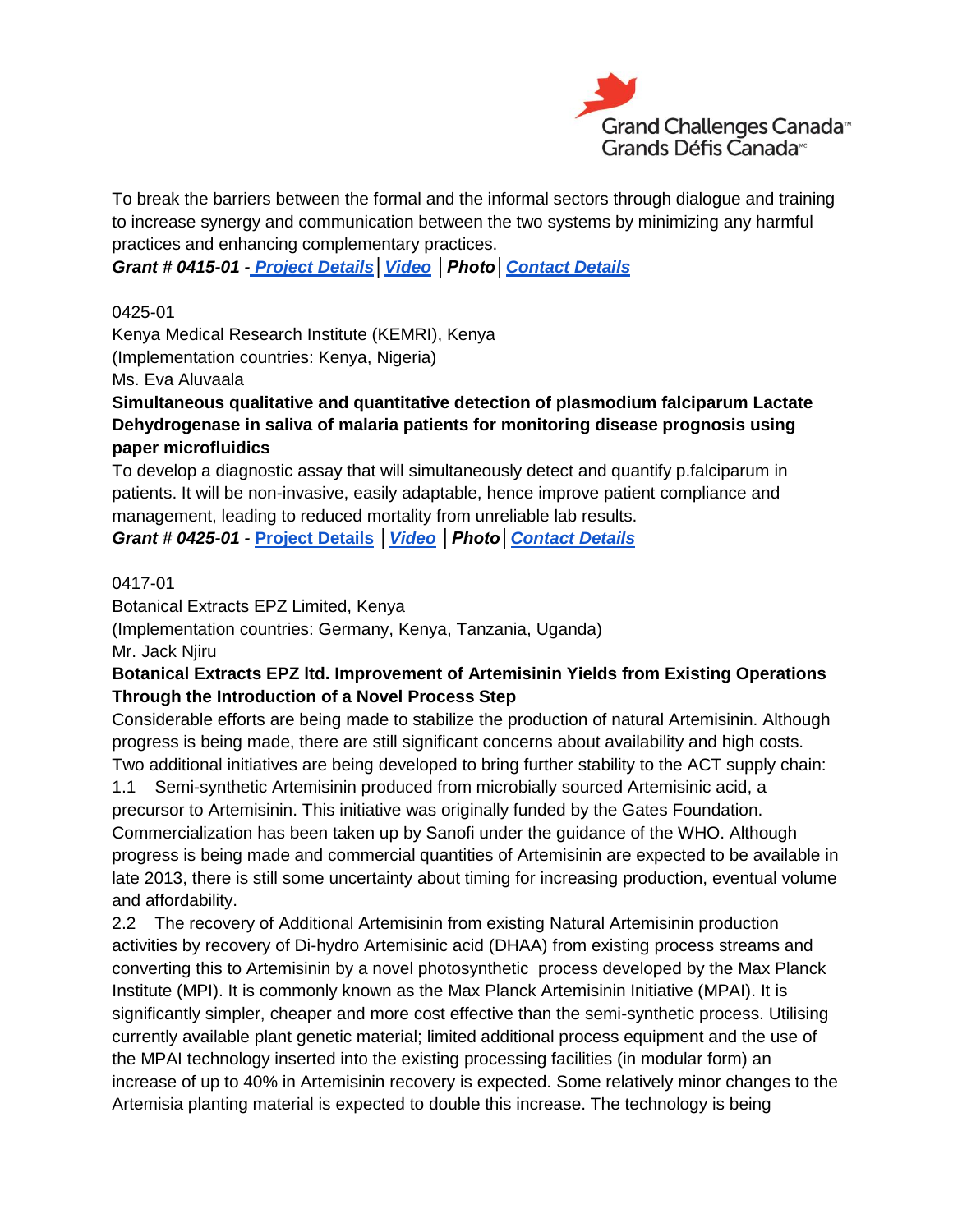

commercialized through a subsidiary of MPI. BE through one of its European shareholders is in the advanced stages of concluding a cooperation agreement with MPI.

The proposed project to be funded by the Seed Grant is the preliminary step in introducing the MPAI technology on a commercial scale to BE's existing production facility.

This step is expected to take approximately six months and is expected to result in:

- Proof of concept within a commercial framework to increase Artemisinin yields by up to 40%.
- Confirmation of design and costing so that commercial implementation can follow. (The latter is expected to take approximately 6-8 months).

• In addition, the grant is expected to result in further improvements to the plant material over

a 12 month period. Once the new technology is installed and running, it is expected to increase the recovery of Artemisinin from 40% to potentially 80%.

*Grant # 0417-01 -* **[Project Details](http://bit.ly/196ZkxY)** *[│Video](http://youtu.be/O7-JIGeqgyM) │Photo[│Contact Details](http://bit.ly/1iZweSK)*

0421-01

OGRA Foundation, Kenya

(Implementation countries: Kenya, Tanzania, Uganda)

Mr. Winstone Odhiambo

**Cost effective technology**

#### **to address micronutrient deficiencies in Africa at the local level.**

Using a device/technology that enables small scale

millers to fortify staple flours with iron and vitamin A at the local milling

level, we'll improve the micro-nutrient health of over **500 million** children/women in Africa who can't access to fortified foods.

*Grant # 0421-01 -* **[Project Details](http://bit.ly/1accoym)** *[│Video](http://youtu.be/hyVf0hlzilA) │Photo[│Contact Details](http://bit.ly/1iZweSK)*

#### 0429-01

Takataka Solutions Limited, Kenya

(Implementation country: Kenya)

Mr. Daniel Paffenholz

#### **TakaTaka Solutions: 'Waste to bio-charcoal: Addressing health challenges in urban Kenyan households**

TakaTaka Solutions collects waste from lower income households and turns the organic waste into high quality bio-charcoal. This leads both to a waste-free environment as well as providing households with an emission free energy source for cooking.

*Grant # 0429-01 -* **[Project Details](http://bit.ly/HtgNWL)** *[│Video](http://youtu.be/p59WfVyc5Io) │Photo[│Contact Details](http://bit.ly/1iZweSK)*

#### 0428-01

GVEP International, Kenya

(Implementation countries: Kenya, Somalia, South Sudan, Tanzania, Uganda) Mr. Keneth Mitambo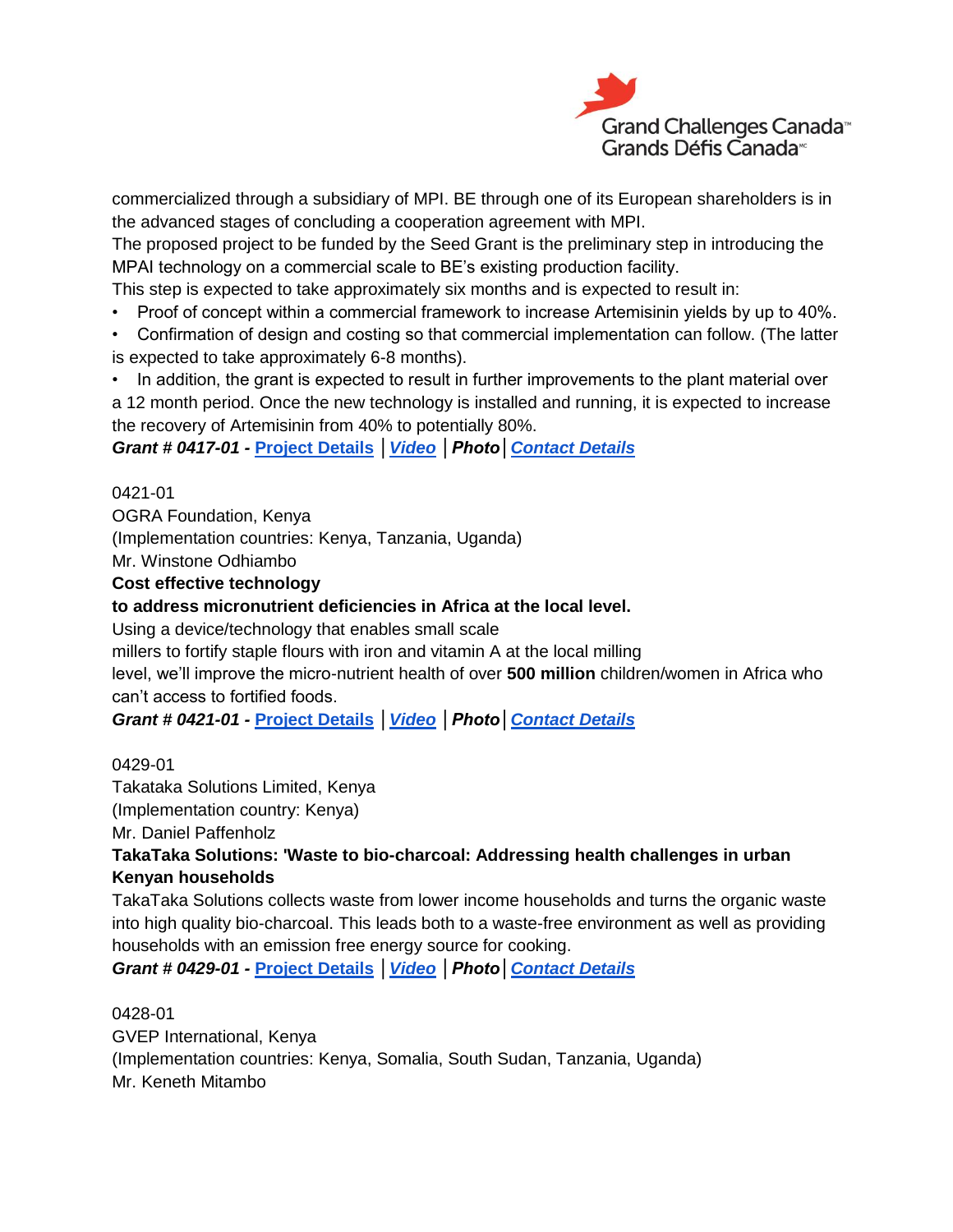

## **Multi-tasking biomass cook stove as a sustainable energy alternative for urban informal settlements and rural areas in Kenya**

This is a cook stove that utilises biodegradable biomass and performs two tasks simultaneously: cook the contents in the pot while heating water in an inner boiling chamber *Grant # 0428-01 -* **[Project](http://bit.ly/1aFaElp) Details** *[│Video](http://youtu.be/_354qtK4X8k) │Photo[│Contact Details](http://bit.ly/1iZweSK)*

#### 0412-01

Access Afya Kenya Limited, Kenya (Implementation country: Kenya) Ms. Melissa Menke

## **Access Afya: Redefining Holistic Care in Urban Slums**

Access Afya is creating a chain of ultra-mini-clinics that provide standardized outpatient services targeting the extreme poor. This model lowers barriers to good health by bringing care directly to the doorstep of the people who need it the most.

*Grant # 0412-01 -* **[Project Details](http://bit.ly/1dj9JYb)** *[│Video](http://youtu.be/LHPoeH04yKk) [│Photo](http://www.flickr.com/photos/accessafya/with/8871820755/)[│Contact Details](http://bit.ly/1iZweSK)*

0420-01 Zoe Alexander Ltd., Kenya (Implementation countries: Kenya) Dr. Pratap Kumar

## **health-E-net - creating health equity through second opinions**

We provide remote medical second opinions by linking volunteer specialists, many from the African diaspora, to patients in Kenya. Fees charged to affluent, urban patients allow consultations to be provided for free or at-cost to rural & poor patients *Grant # 0420-01 -* **[Project Details](http://bit.ly/1cdP5Yt)** *[│Video](http://youtu.be/Ry-ScVvnQr8) │Photo[│Contact Details](http://bit.ly/1iZweSK)*

## 0423-01

International Centre of Insect Physiology and Ecology, Kenya

(Implementation country: Kenya)

Dr. Christopher Mutungi

## **Hermetic storage for controlling post-harvest losses and aflatoxin poisoning**

Our innovation is the PICS bag, a triple layer plastic bag that serves as an hermetic way to store grains. Sealed PICS bag deprives insect of oxygen, action that kills insects and stops mold growth decreasing food losses and aflatoxin contamination.

*Grant # 0423-01 -* **[Project Details](http://bit.ly/1aF31LH)** *[│Video](http://youtu.be/xVRs8n9bHd4) │Photo[│Contact Details](http://bit.ly/1iZweSK)*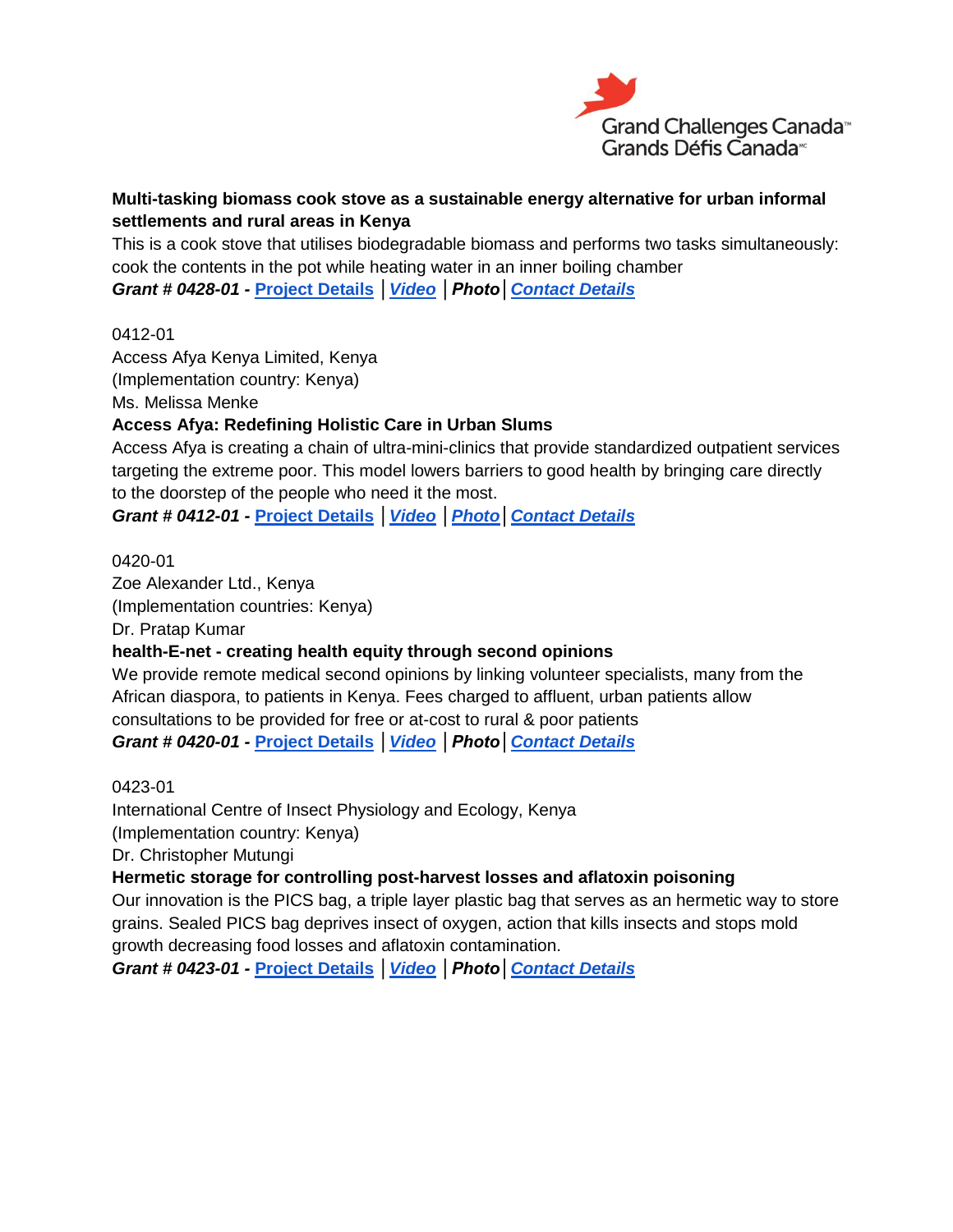

0427-01 OGRA Foundation, Kenya (Implementation country: Kenya) Dr. Stephen Okello

## **OPERATION**

We have a monitoring app to screen and track all women of reproductive age for risk factors of maternal mortality and enroll willing mothers in a baby clothing micro-enterprise that will donate clothing to mothers who deliver in health facilities.

*Grant # 0427-01 -* **[Project Details](http://bit.ly/1g9Y5me)** *[│Video](http://youtu.be/SjiNO7KcsKY) │Photo[│Contact Details](http://bit.ly/1iZweSK)*

0414-01

Africa Mental Health Foundation, Kenya (Implementation country: Kenya) Ms. Christine Musyimi

## **Using Mobile Phones to Empower Frontline Healthcare Workers to Manage Depression at Point of Care in Kenya Using the WHO Mental Health Treatment Gap Intervention Guidelines (mhGAP-IG)**

The bold idea is to use specially designed software mounted on mobile phones to overcome barriers of distance and travel to train, supervise and support primary health care workers to deliver mhGAP-IG at the Point of Care.

*Grant # 0414-01 -* **[Project Details](http://bit.ly/1g9SgVG)** *[│Video](http://youtu.be/0pkxCjzFVeQ) │Photo[│Contact Details](http://bit.ly/1iZweSK)*

0426-01 Kenyatta University, Kenya (Implementation country: Kenya) Dr. Naumih Noah

## **Nano-based Immunosensor for Rapid and Sensitive Diagnosis of Bilharzia in Kenya**

We plan to develop a rapid and sensitive nano-immunosensor for the detection of Bilharzia. This will be an innovative nano-kit suitable for rapid, high-throughput screening and analyzing urine samples for Bilharzia.

*Grant # 0426-01 -* **[Project Details](http://bit.ly/HdLy20)** *[│Video](http://youtu.be/96EmIOonAWI) │Photo[│Contact Details](http://bit.ly/1iZweSK)*

0413-01

Action Africa Help - International (AAH-I), Kenya

(Implementation country: Kenya)

Dr. Pamela Njuguna

## **Implementation strategies for iPap, a technically innovative cervical cancer screening (CCS) sample self-collection approach that is affordable and socially acceptable**

To enable Kenyan women to apply a scenario based planning (SBP) approach with analytics to develop implementation strategies for iPap, a technically innovative CCS sample self-collection approach to meet social/financial requirements and save lives.

*Grant # 0413-01 -* **[Project Details](http://bit.ly/1aF0TUp)** *[│Video](http://youtu.be/QqOb5Lgmivk) │Photo[│Contact Details](http://bit.ly/1iZweSK)*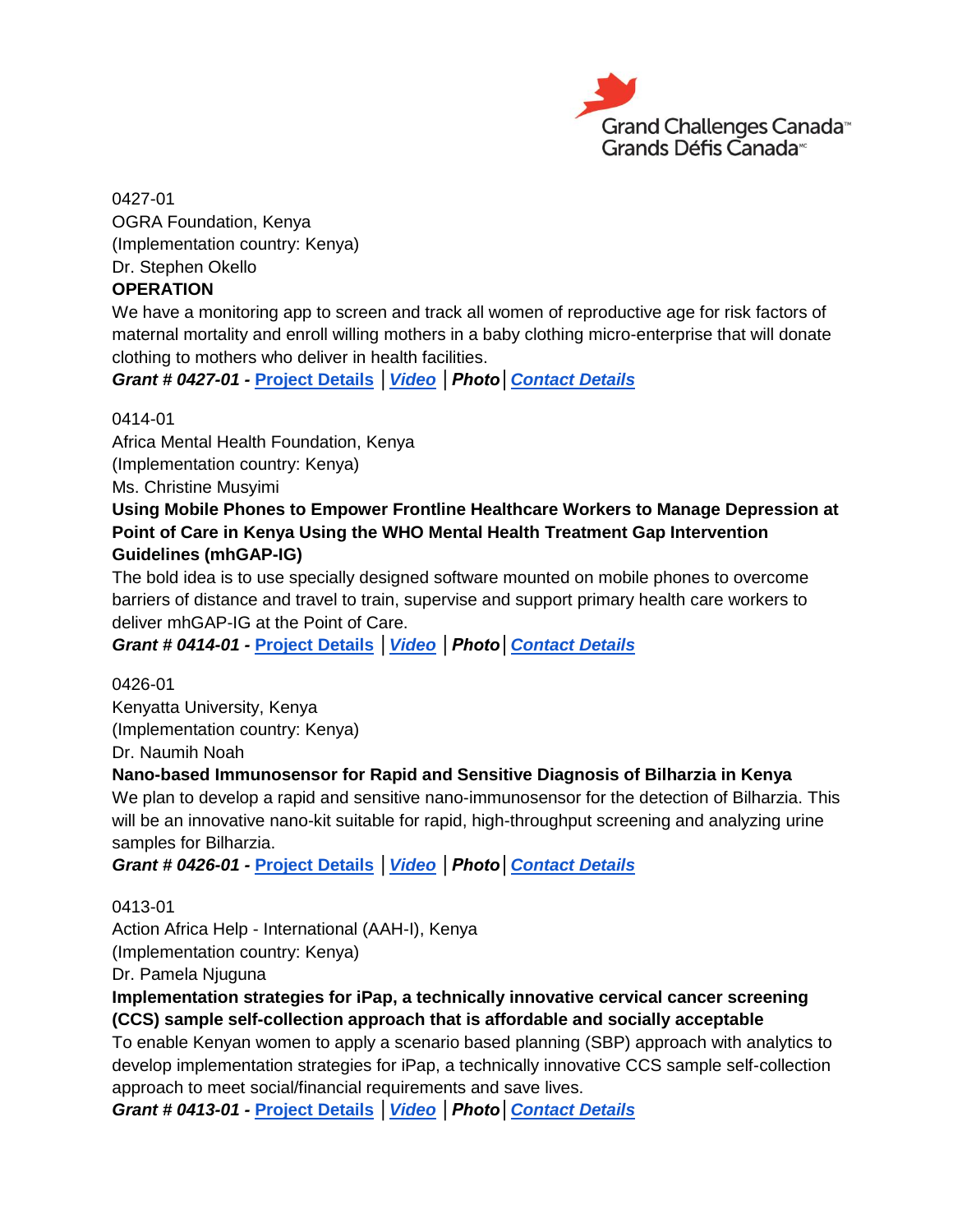

0416-01

Moi University College of Health Sciences, Kenya

(Implementation country: Kenya)

Dr. Judy Gichoya

## **FingerPrint Biometric System for Community Health Linkage in Western Kenya**

We propose to strengthen health systems in Western Kenya through biometric record linkage of community members, community health extension workers and health facilities to complete the patient electronic record to improve health care delivery

*Grant # 0416-01 -* **[Project Details](http://bit.ly/1hqBzV4)** *[│Video](http://youtu.be/tn8rLWxb278) │Photo[│Contact Details](http://bit.ly/1iZweSK)*

0422-01 HOPE Worldwide Kenya (Implementation country: Kenya) Mr. Julius Nguku **Bold Idea for Girls (BIG) project**

My bold idea is addressing the vulnerability to HIV, harmful gender norms, access to health services and poor life-skills; and low economic capacity of girls of Mukuru Slums, Nairobi in one program that is holistic and sustainable.

*Grant # 0422-01 -* **[Project Details](http://bit.ly/17uSYs5)** *[│Video │](http://youtu.be/AkjBuRvYPXg)Photo[│Contact Details](http://bit.ly/1iZweSK)*

## **Tanzania**

0442-01 Ifakara Health Institute, Tanzania (Implementation country: Tanzania)

Dr. Prosper Chaki

#### **Footwear fitted with repellent-impregnated material to deter blood-seeking mosquitoes** Mosquitoes mostly bite people on their feet and ankles.

We propose the use of footwear fitted with repellent-impregnated material,to deter bloodseeking mosquitoes from people during the times when and where existing control measures are ineffective.

*Grant # 0442-01 -* **[Project Details](http://bit.ly/16HNlrS)** *[│Video](http://youtu.be/KuhSdpidJX0) │Photo[│Contact Details](http://bit.ly/1iZweSK)*

0438-01

Dr. Johnson Odera, Tanzania

(Implementation countries: Kenya, Tanzania, Uganda)

## **Multipurpose treated textiles for personal protection**

Treated fashions attract consumers while repelling vectors. Personal protection as clothing or accessories can be used indoors, outdoors, day or night, to reduce vector transmission.

Affordable designs create consistent demand for locally manufactured styles.

*Grant # 0438-01 -* **[Project Details](http://bit.ly/193jUPS)** *[│Video](http://youtu.be/CXjGQfEKlOU) [│Photo](http://www.flickr.com/photos/gchallenges/tags/043801/)[│Contact Details](http://bit.ly/1iZweSK)*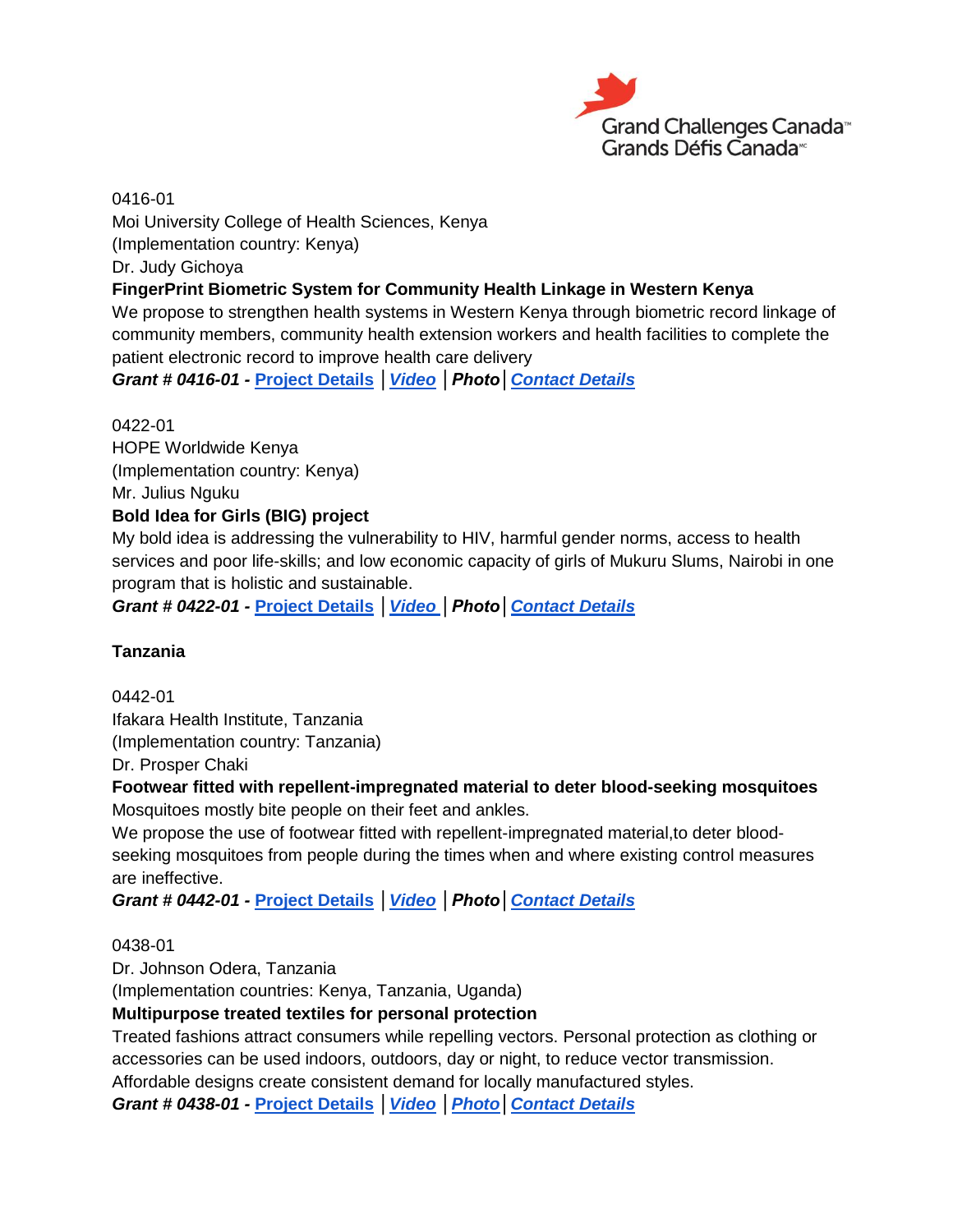

0439-01 Ifakara Health Institute, Tanzania (Implementation country: Tanzania) Ms. Maggy Sikulu **Using low-cost near-infra red spectroscopy to rapidly identify potentially infectious mosquitoes and to evaluate control interventions in rural and remote settings** Endemic countries need practical ways to evaluate malaria interventions. I will use cheap near infrared spectrometry to identify important vectors and tell if they are old enough to transmit disease, a potentially easy way to monitor vector control *Grant # 0439-01 -* **[Project Details](http://bit.ly/1avy1f7)** *[│Video](http://youtu.be/1O3VSX1QROQ) │Photo[│Contact Details](http://bit.ly/1iZweSK)*

0441-01

Ifakara Health Institute, Tanzania (Implementation countries: Tanzania) Ms. Irene Moshi

**An innovative food banking scheme to prevent child malnutrition in rural communities**

Many rural households often get excess food at harvesting time but thereafter face deficits and undernutrition due to poor storage and bad planning for surplus. We will develop an innovative food banking scheme to reduce wastage and malnutrition

*Grant # 0441-01 -* **[Project Details](http://bit.ly/1dmFJKV)** *[│Video](http://youtu.be/3UIb-tiatA8) │Photo[│Contact Details](http://bit.ly/1iZweSK)*

0440-01 Ifakara Health Institute, Tanzania (Implementation country: Tanzania) Ms. Sheila Barasa **Sisal fiber items produced by a community based participatory group to expand** 

**protection against malaria mosquitoes and complement efforts for malaria elimination in rural communities**

People living in rural areas are exposed to infectious mosquito bites at times when they are not using bed nets. We propose using sisal fibers treated with transfluthrin repellent to prevent mosquito bites hence confer protection indoors and outdoors.

*Grant # 0440-01 -* **[Project Details](http://bit.ly/1gYmkVG)** *[│Video](http://youtu.be/Ly8csSe4az0) │Photo[│Contact Details](http://bit.ly/1iZweSK)*

#### **Uganda**

0448-01 Med Biotech Laboratories (MBL) Limited, Uganda (Implementation country: Tanzania) Dr. Thomas Egwang **An innovative village-driven low tech for malaria eradication**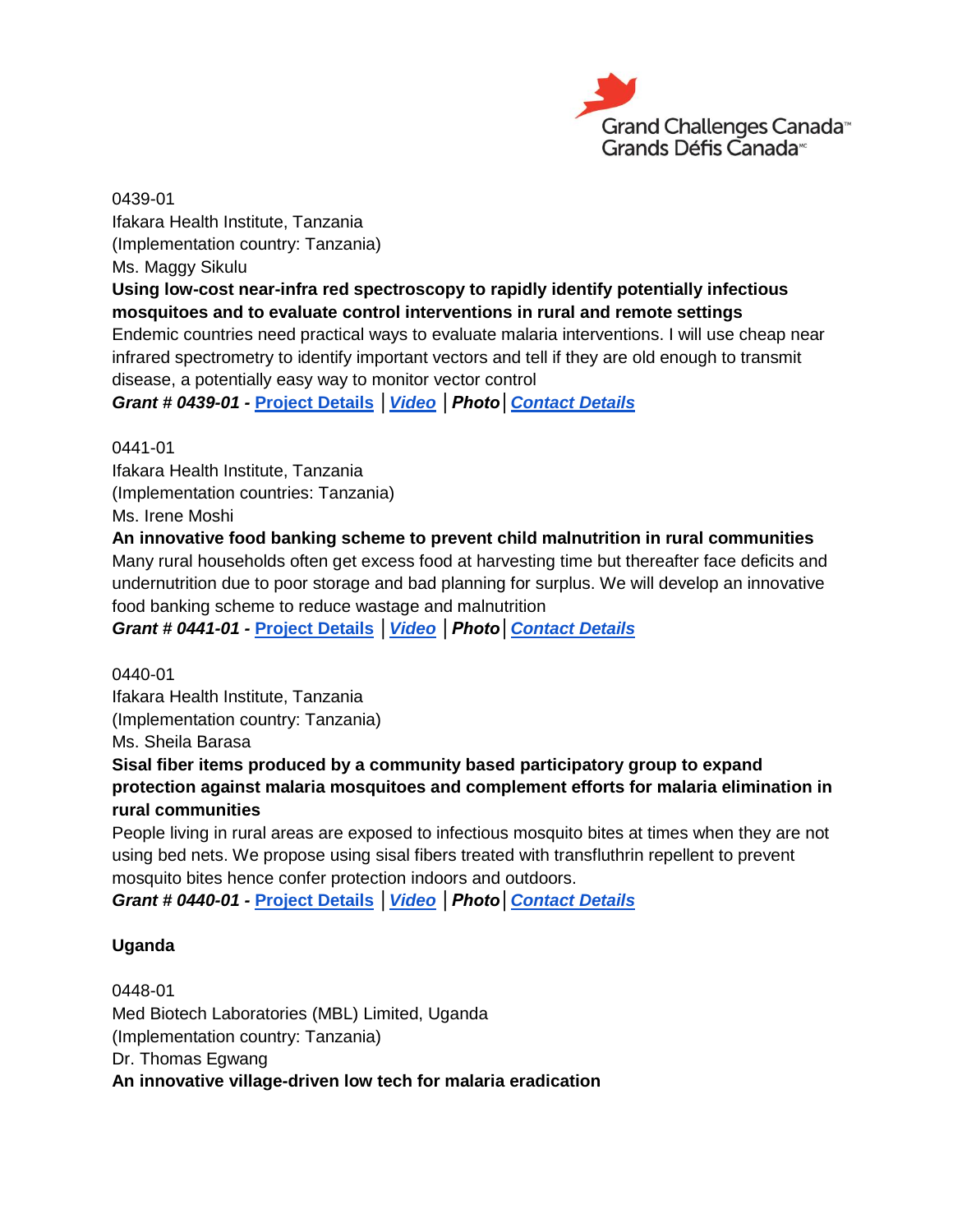

Mud-huts in rural Africa are 'smeared' with a plaster of colored materials to give them an attractive appearance. By incorporating insecticides into 'plaster' materials, our idea turns this practice into a low-tech for malaria eradication.

*Grant # 0448-01 -* **[Project Details](http://bit.ly/1gWgKTM)** *[│Video](http://youtu.be/Gv1i8HoRH3E) │Photo[│Contact Details](http://bit.ly/1iZweSK)*

0450-01

Mr. Arjen Swank, Uganda (Implementation country: Uganda)

**Applying mobile technology for clean water and healthy lives in the developing world.** FLOW SMS applies low-cost, ready existent mobile technology to radically improve global management of access to water for underserved communities. Empowering people to live healthy, enabling children to go to school and contributing to global wealth.

*Grant # 0450-01 -* **[Project Details](http://bit.ly/1dFdA4w)** *[│Video](http://youtu.be/rwltXLNt1gQ) │Photo[│Contact Details](http://bit.ly/1iZweSK)*

0449-01

Uganda Christian University, Uganda (Implementation country: Uganda)

Dr. Eve Nakabembe

**Filling in vital gaps for vulnerable mothers/newborns to receive health care expeditiously using innovative and accessible technology coupled with social innovation**

Bridging the vital communication gap between the community and health care facilities using modern and accessible technology with information power will result in timely care for vulnerable mothers and newborns to save their lives.

*Grant # 0449-01 -* **[Project Details](http://bit.ly/1accndE)** *[│Video](http://youtu.be/KZvBAkmUZs4) │Photo[│Contact Details](http://bit.ly/1iZweSK)*

0451-01

Twezimbe Development Foundation Limited, Uganda (Implementation country: Uganda)

Madam Amelia Kyambadde

**Mothers Telling Mothers: A storytelling approach to improving maternal health outcomes in Uganda**

We enable pregnant women to record their experiences in receiving healthcare, and provide platforms to share their powerful stories with peers and policymakers to improve services and increase the number of pregnant women who seek medical care.

*Grant # 0451-01 -* **[Project Details](http://bit.ly/1aRBW4L)** *[│Video](http://youtu.be/A6bkkYsSatU) │Photo[│Contact Details](http://bit.ly/1iZweSK)*

0447-01 AFRI-pads Ltd, Uganda (Implementation country: Uganda) Mr. J. Peter Findlay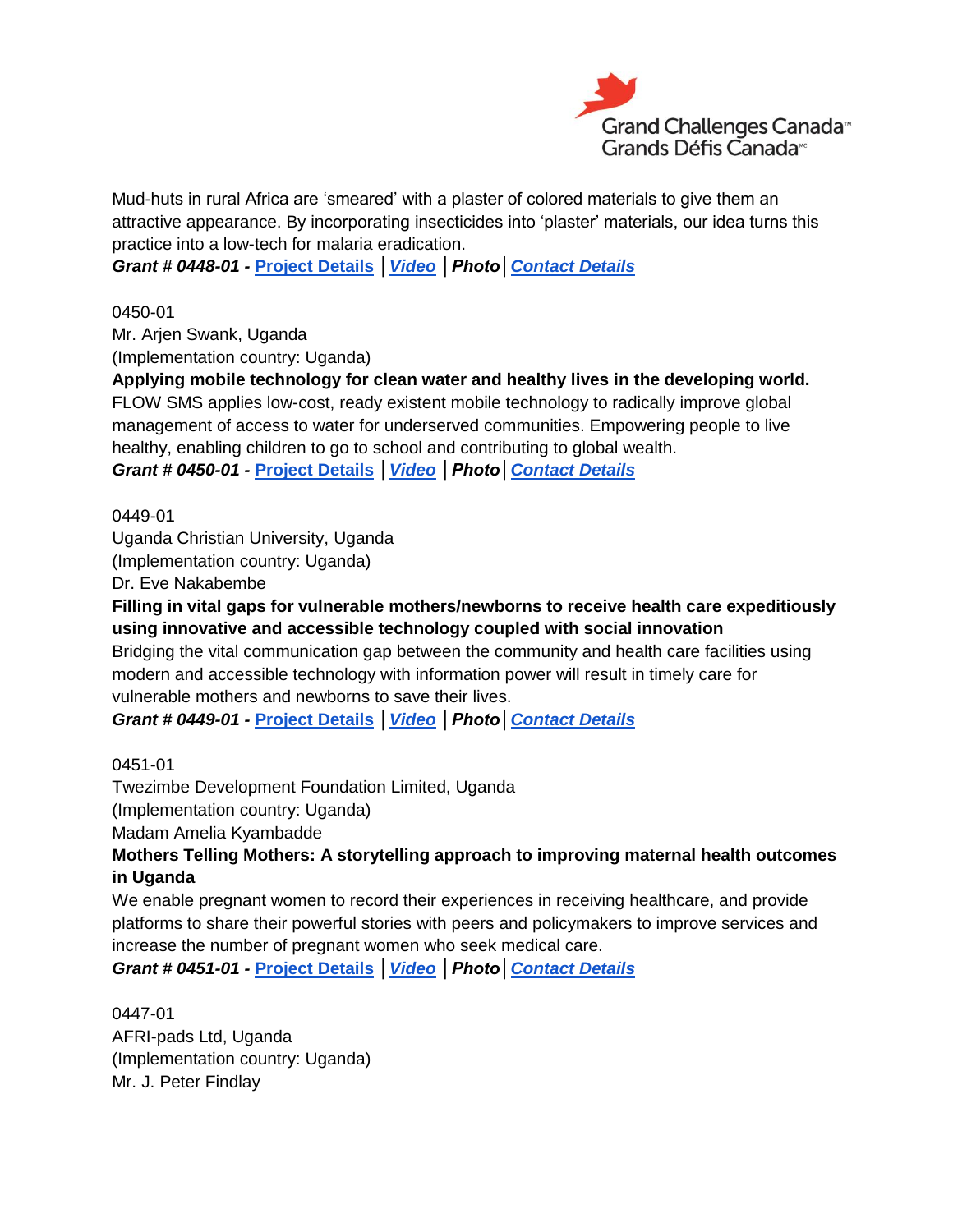

## **Cloth Sanitary Pads: Improving Menstrual Hygiene through Cost-Effective Innovation for Underserved Consumers**

AFRIpads is a Ugandan company that manufactures and sells low-cost, cloth, washable menstrual kits designed for up to one year of use, thereby increasing rural access to affordable feminine hygiene solutions and improving women's menstrual health.

*Grant # 0447-01 -* **[Project Details](http://bit.ly/16IXtLR)** *[│Video](http://youtu.be/IXg-_mQdgVg) [│Photo](http://www.flickr.com/photos/gchallenges/tags/044701/)[│Contact Details](http://bit.ly/1iZweSK)*

## **Ghana**

0403-01 Waste Enterprisers Limited, Ghana (Implementation country: Kenya) Dr. Ashley Murray **GreenHeat: Fueling a Sanitation Revolution Across Sub-Saharan Africa** We turns human waste into solid fuel and sells it to cement plants and other industries. Our approach represents urban Africa's first financially viable solution to human waste treatment, transforming a cost burden into a profitable enterprise. *Grant # 0403-01 -* **[Project Details](http://bit.ly/1g9Wcpw)** *[│Video](http://youtu.be/AcWug5_o0gw) [│Photo](http://www.flickr.com/photos/gchallenges/tags/040301/)[│Contact Details](http://bit.ly/1iZweSK)*

## **Senegal**

0437-01 Senegal Ecovillage Microfinance Fund-SEM, Senegal (Implementation country: Senegal) Dr. Siré Diallo

## **Addressing indoor air pollution by increasing access to clean cooking technology**

To increase access to clean cooking technology for the most vulnerable households in Senegal by designing and distributing affordable and cultural acceptable cooking equipments. This will eliminate the cost, supply-chain, and technological barriers.

*Grant # 0437-01 -* **[Project Details](http://bit.ly/HqJm86)** *[│Video](http://youtu.be/GXpuKtB7ui4) │Photo[│Contact Details](http://bit.ly/1iZweSK)*

## **Nigeria**

0431-01 Women Friendly Initiative, Nigeria (Implementation country: Nigeria) Dr. Francis Awasighe **Building local consensus for innovative sustainable solutions to sanitation challenges in Nigerian urban slums**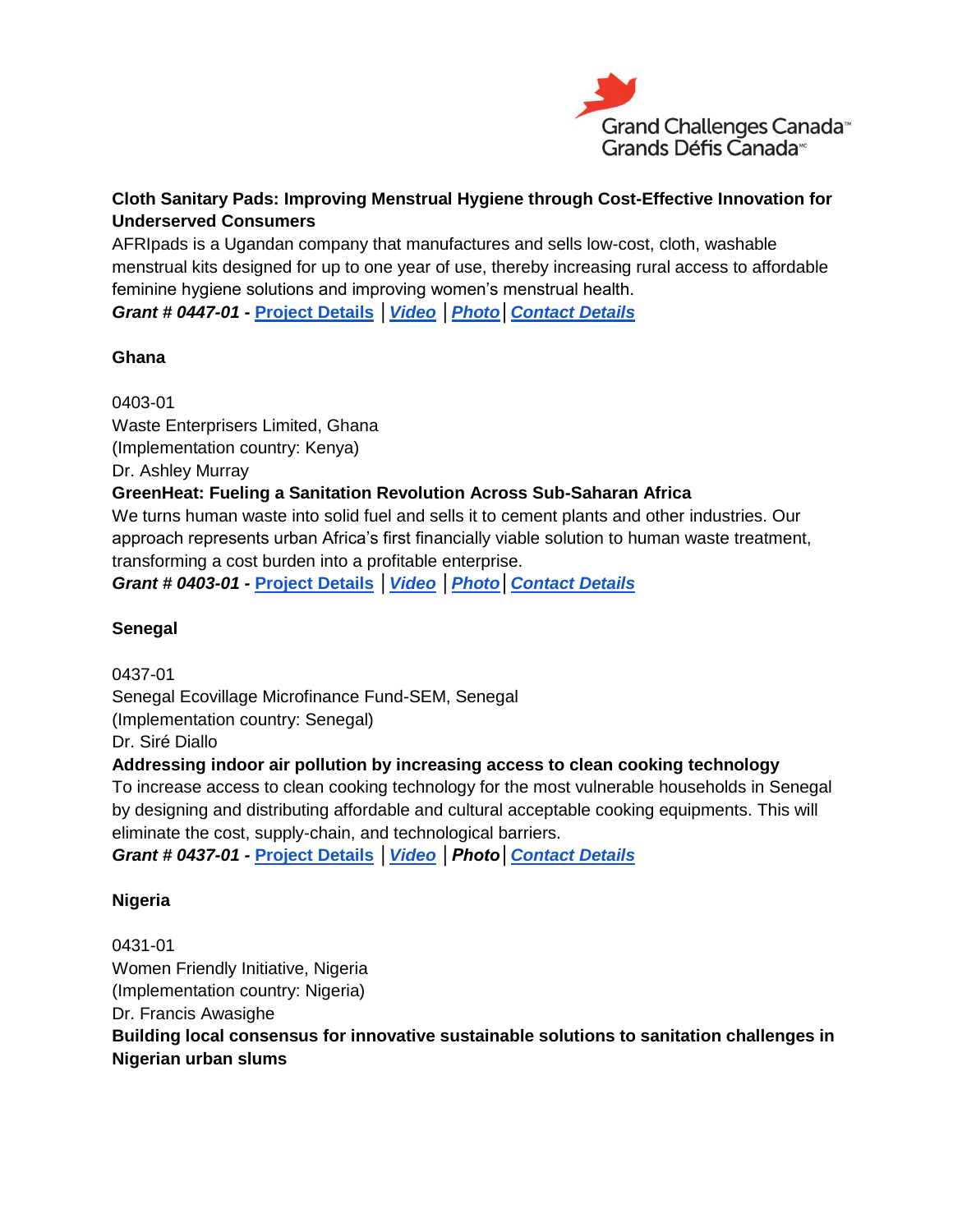

We will promote a community driven safe, sustainable sanitation technology including an innovative, hygienic, waterless toilet that does not require sewer connection. We shall build government partnership and public support for positive behavior change. *Grant # 0431-01 -* **[Project Details](http://bit.ly/1aPvmeS)** *[│Video](http://youtu.be/CRag11MU0uE) │Photo[│Contact Details](http://bit.ly/1iZweSK)*

0430-01

University of Ibadan, Nigeria

(Implementation country: Nigeria)

Mr. Attah Alfred

**The Miracle Tree: A Holistic Approach Towards Water Safety And Good Nutrition For Egbetua Community**

This idea integrates an expanded treatment of contaminated water using locally sourced Moringa seed, laboratory safety assessment of this treated water during pregnancy and the leaf powder from the same plant as a panacea for malnutrition in children *Grant # 0430-01 -* **[Project Details](http://bit.ly/1djl8au)** *[│Video](http://youtu.be/2Pr6UqYNpR4) [│Photo](http://www.flickr.com/photos/gchallenges/tags/043001/)[│Contact Details](http://bit.ly/1iZweSK)*

**ASIA**

**India**

0408-01 Neurosynaptic Communications Private Limited, India (Implementation country: India)

Dr. Sanjay Sharma

#### **Impacting Rural Healthcare: Device for Lab Diagnostics at the doorsteps**

To develop a cost-effective remote diagnostic device that performs automated microscopy & colorimetry-based biochemical tests, requiring limited operating skills, making diagnostics affordable & accessible to 90% of rural patients within 3-5km reach Lower middle income *Grant # 0408-01 -* **[Project Details](http://bit.ly/1aFkmUP)** *[│Video](http://youtu.be/yA5mWnwPzJc) │Photo[│Contact Details](http://bit.ly/1iZweSK)*

0409-01 Sabio Innovative Solutions Private Limited, India (Implementation country: India) Mr. Udit Parekh

## **A Field-usable Rapid Microbial Water Quality Test**

Sabio proposes to develop a novel, self-contained, field-usable rapid microbial water quality test. Given within 60 minutes, results which currently take 24 hours or more and empowering water providers and citizens to ensure delivery of safe water.

*Grant # 0409-01 -* **[Project Details](http://bit.ly/HpaAvX)** *[│Video](http://youtu.be/d7JzaMcxths) │Photo[│Contact Details](http://bit.ly/1iZweSK)*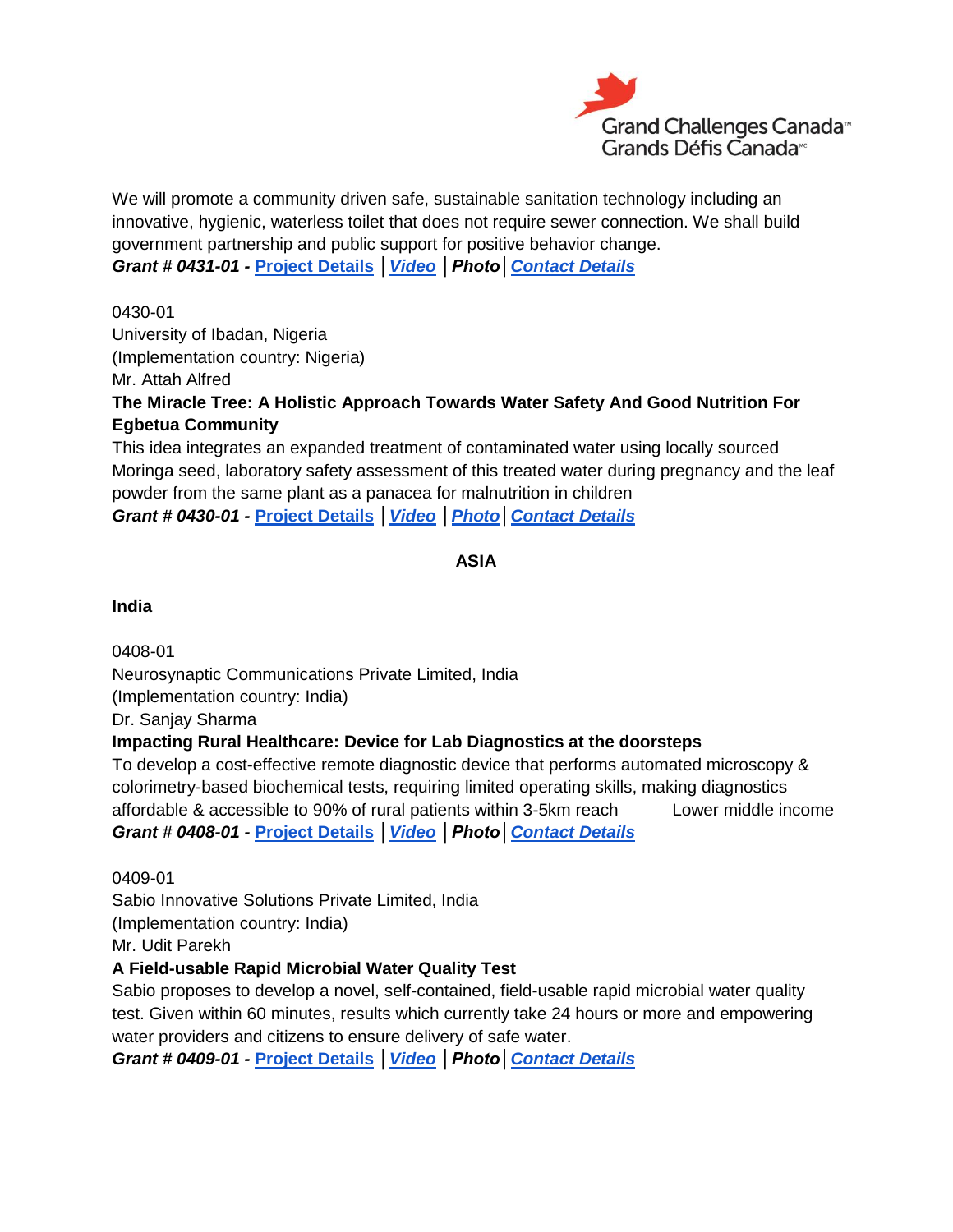

0410-01 Biosense Technologies Private Limited, India (Implementation countries: India, Kenya, Mongolia) Ms. Cynthia Koenig **wello: efficient water delivery via the WaterWheel** By facilitating easier access to water, the WaterWheel reduces the burden of water collection saves valuable time and improves health. In the process, it enables women + children to engage in more productive activities (like school and work.) *Grant # 0410-01 -* **[Project Details](http://bit.ly/16jwrxv)** *[│Video](http://youtu.be/2ECZ3mS-ZLQ) [│Photo](http://www.flickr.com/photos/gchallenges/tags/041001/)[│Contact](http://bit.ly/1iZweSK) Details*

#### 0404-01

Achira Labs Private Limited, India

(Implementation country: India)

Dr. Dhananjaya Dendukuri

#### **Non-intrusive detection of rotavirus using infant diapers and a fabric strip**

We will develop a fabric based immunoassay diagnostic chip for rapid, qualitative identification and detection of rotavirus that can be integrated into disposable diapers to ease the collection and detection of virus in watery stool samples.

*Grant # 0404-01 -* **[Project Details](http://bit.ly/1acbmlQ)** *[│Video](http://youtu.be/9iabz8rCU10) [│Photo](http://www.flickr.com/photos/gchallenges/tags/040401/)[│Contact Details](http://bit.ly/1iZweSK)*

#### 0411-01

Windmill Health Technologies Private Limited, India (Implementation countries: India, Nigeria, Tanzania)

Dr. Avijit Bansal

#### **A novel, integrated resuscitation solution**

Easy-to-use, newborn resuscitation solution to empower front-line health workers to resuscitate newborns effectively.To reduce death & disability from Birth Asphyxia - often caused by birth attendants' inability to use current devices effectively.

*Grant # 0411-01 -* **[Project Details](http://bit.ly/1dmz17Y)** *[│Video](http://youtu.be/-uriWDT0sbo) [│Photo](http://www.flickr.com/photos/gchallenges/tags/041101/)[│Contact Details](http://bit.ly/1iZweSK)*

0407-01 Micro Insurance Academy (MIA), India (Implementation country: India)

Mr. Denny John

#### **Niramaya- The Community Pharmacy Approach for building local health ecosystem**

Improve access to medicines to rural tribal population in remote areas, use 'trained' village volunteers to explain dosage to the people, strong quality monitoring of prescription, and sales through MIS, and create a sustainable business model.

*Grant # 0407-01 -* **[Project Details](http://bit.ly/1azjrTX)** *[│Video](http://youtu.be/cQUhCVfDN28) │Photo[│Contact Details](http://bit.ly/1iZweSK)*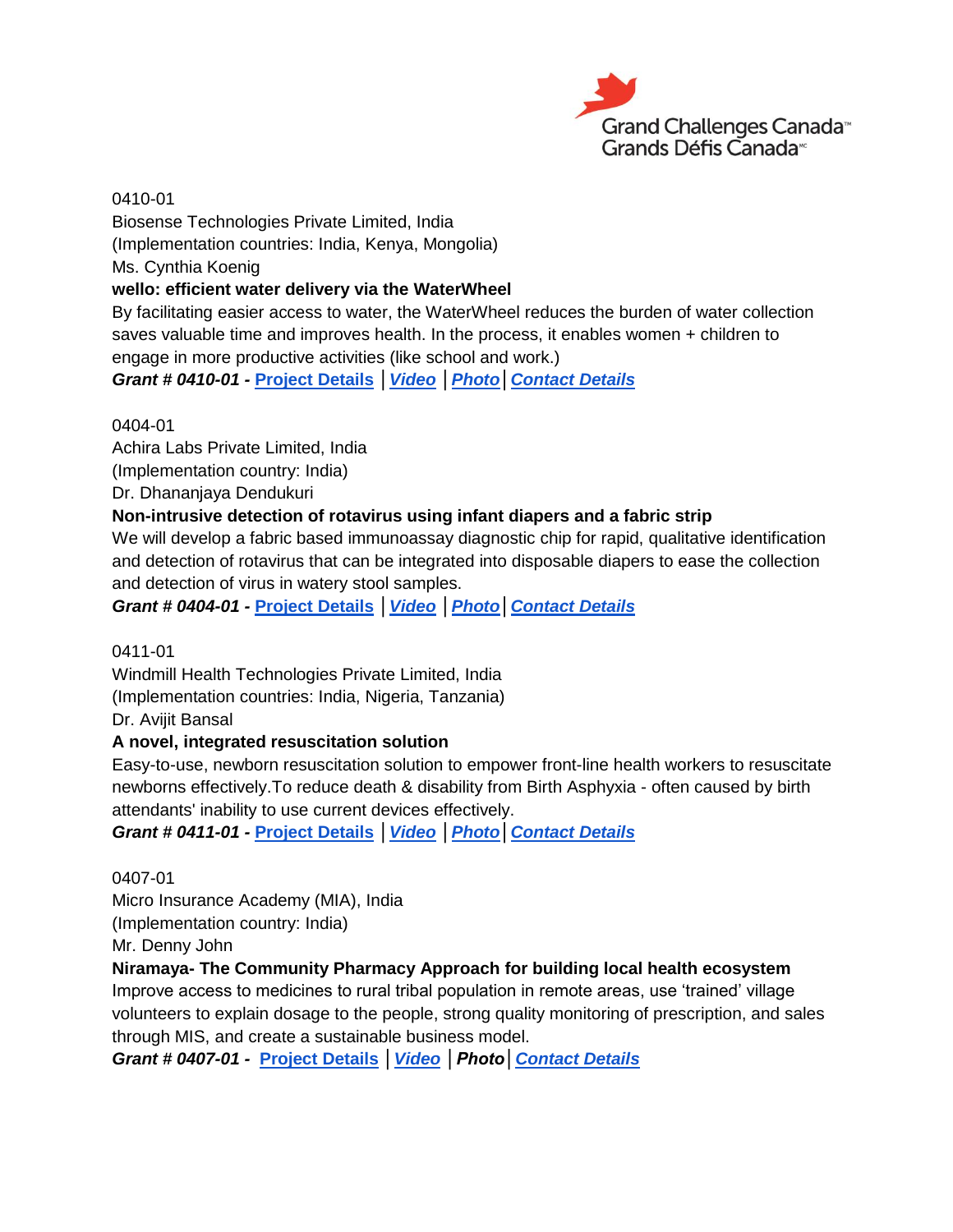

0406-01 Dimagi Software Innovations Private Limited, India (Implementation country: India) Ms. Stella Luk **Creating Novel, Mobile Tools to Support Safer Deliveries in India** Over the course of a year, we will reimagine, design, develop, and test a novel, mobile phonebased tool to support deliveries in India. This tool will help healthcare providers and supervisors of varying skill levels provide lifesaving delivery care.

*Grant # 0406-01 -* **[Project Details](http://bit.ly/1ga2KEL)** *[│Video](http://youtu.be/CBkB4LMk4DQ) │Photo[│Contact Details](http://bit.ly/1iZweSK)*

#### **Pakistan**

0432-01 Aga Khan University, Pakistan (Implementation countries: Pakistan) Dr. Ayeesha Kamal

#### **One stop for strokes – realize the possibility, in your hands.**

Fighting the stroke epidemic in developing countries by enabling risk detection and empowering knowledge for action to decrease stroke death and disability. Using the power of biomedical and mobile technologies, we propose to develop a simple, palm sized device that will empower anyone to check his /her blood pressure, sugar and cholesterol and record an ECG without blood tests anywhere in the world.

*Grant # 0432-01 -* **[Project Details](http://bit.ly/1diV8Mq)***[│Video](http://youtu.be/Hemwx9srdAs) │Photo[│Contact Details](http://bit.ly/1iZweSK)*

#### 0433-01

University of Agriculture, Faisalabad, Pakistan (Implementation country: Pakistan)

Dr. Nabeel Khan Niazi

## **Arsenic Removal from Drinking Water Using Agriculture/Food-Industry Solid Wastes as Low-Cost Sorbents**

The project aims to evaluate potential of agricultural/industrial solid wastes, such as sugarcane bagasse, leechi peel, and a novel iron green-rust as economical sorbents for removal of As (a class 1 human carcinogen) from polluted drinking water.

*Grant # 0433-01 -* **[Project Details](http://bit.ly/1g7KLif)** *[│Video](http://youtu.be/qdkWKESF_R0) [│Photo](http://www.flickr.com/photos/gchallenges/tags/043301/)[│Contact Details](http://bit.ly/1iZweSK)*

#### **Bangladesh**

0400-01 International Centre for Diarrhoeal Disease Research, Bangladesh (Implementation country: Nigeria) Dr. S.M. Rafiqul Islam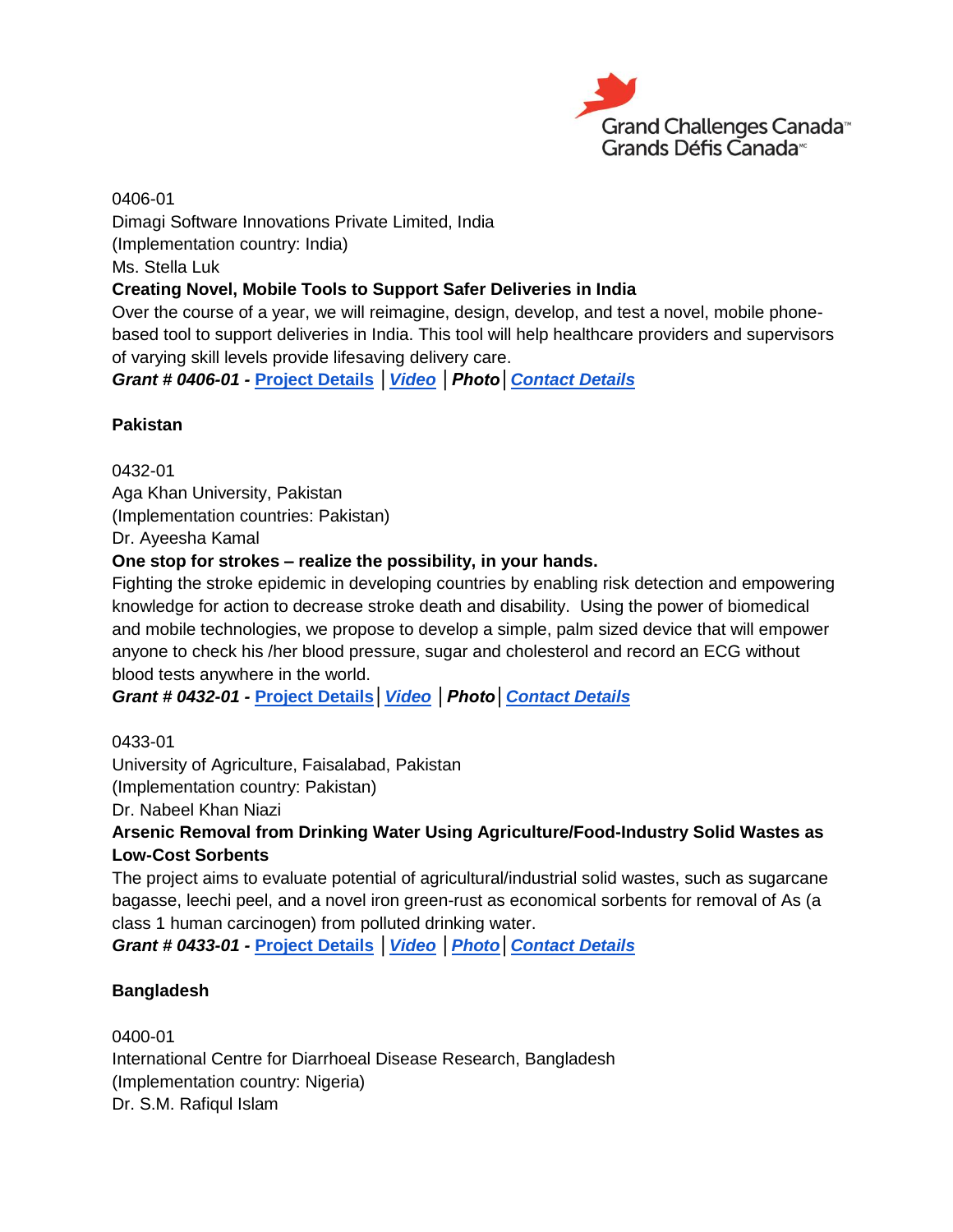

## **Empowering "ORS Moms" and activating faith communities: Increasing household use of ORS and Zinc in Nigeria**

An innovative global model for prevention of diarrheal deaths with ORS and zinc that uses faith networks in Nigeria to identify and train a cadre of "ORS moms" to serve as vehicles for behaviour change messaging and community-based suppliers.

*Grant # 0400-01 -* **[Project Details](http://bit.ly/1ho35m7)** *[│Video](http://youtu.be/TBwUBd65YDo) │Photo[│Contact Details](http://bit.ly/1iZweSK)*

## **Mongolia**

0452-01 Ecomed LLC, Mongolia (Implementation countries: Mongolia, South Africa, Ukraine) Dr. Dmytro Butov **Immunotherapy of tuberculosis** Immunoxel, multiherbal immune supplement in honey lozenge, produces sputum clearance in over 85% TB patients in one month. Our immunotherapy is affordable and when used as an adjunct to TB chemotherapy can reduce treatment duration by at least 6-fold

*Grant # 0452-01 -* **[Project Details](http://bit.ly/16GWUlF)** *[│Video](http://youtu.be/s0xuPKEZGOc) │Photo[│Contact Details](http://bit.ly/1iZweSK)*

## **Thailand**

0445-01

National Science and Technology Development Agency, Thailand (Implementation country: Thailand)

Dr. Bunpote Siridechadilok

## **High-throughput approach to discover new dengue vaccine**

Understanding dengue virulence is the key to design better vaccine. We will combine a novel virus-construction tool with existing high-throughput assays to effectively search for new vaccine candidates that account for relevant immune response.

*Grant # 0445-01 -* **[Project Details](http://bit.ly/HcrfSK)** *[│Video](http://youtu.be/N5aGFKIXXLw) │Photo[│Contact Details](http://bit.ly/1iZweSK)*

## 0446-01

TB/HIV Research Foundation, Thailand

(Implementation country: Thailand)

Dr. Surakameth Mahasirimongkol

## **Ensuring treatment adherence**

Provide a very low-cost, automated reminder/drug-dispensing machine through "missed call" signals that also allows phone calls between patients and clinics, free of charge to patients, in order to enable patients to manage their disease effectively

*Grant # 0446-01 -* **[Project Details](http://bit.ly/1gWgRP8)** *[│Video](http://youtu.be/AonupRfwNp0) │Photo[│Contact Details](http://bit.ly/1iZweSK)*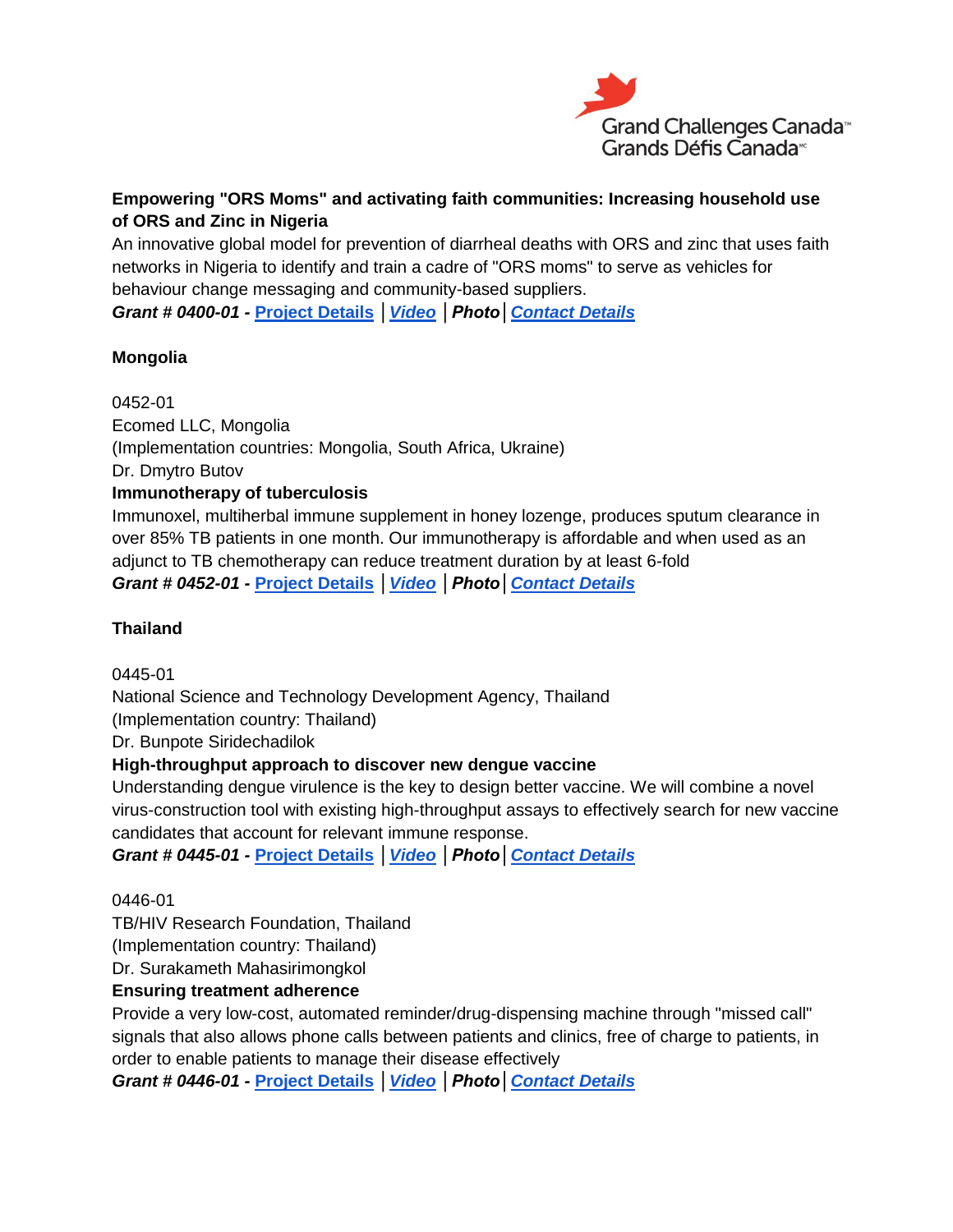

0444-01 Mahidol University, Thailand (Implementation country: Thailand) Dr. Thanat Chookajorn

## **An alternative strategy for fighting malaria drug resistance by causing reversal of resistance in malaria parasite population structure**

We will manipulate the evolutionary trajectories to reverse the course of drug-resistant evolution of the parasites making them drug sensitive again. This revolutionary way of fighting drug resistance will pave way to malaria eradication by drugs.

*Grant # 0444-01 -* **[Project Details](http://bit.ly/1irWWTJ)** *[│Video](http://youtu.be/J_uwX4F3OaA) │Photo[│Contact Details](http://bit.ly/1iZweSK)*

#### 0443-01

Mahidol University, Thailand

(Implementation countries: Cambodia, Congo, Laos, Nigeria, Rwanda, Tanzania)

Dr. Yoel Lubell

## **Would combined procalcitonin and malaria rapid tests optimize management of fever in the tropics?**

We propose a simple, affordable and practical approach to differentiate between malaria and bacterial diseases and guide treatment through the use of a combined rapid test based on two validated markers of bacterial and malaria infection.

*Grant # 0443-01 -* **[Project Details](http://bit.ly/1avkt3v)** *[│Video](http://youtu.be/S0mbzTHxqwY) │Photo[│Contact Details](http://bit.ly/1iZweSK)*

## **Cambodia**

0401-01

International Development Enterprises, Cambodia

(Implementation country: Cambodia)

Ms. Rachel Pringle

## **iDE Cambodia -- Treating Waste with Lime**

iDE proposes using hydrated lime, an abundant, cheap product, to kill pathogens present in fecal sludge. Latrines are transformed into incubators for valuable agricultural additives, empowering rural Cambodians to take charge of their sanitation.

*Grant # 0401-01 -* **[Project Details](http://bit.ly/1ipNIqV)** *[│Video](http://youtu.be/jDGefsKq8vM) [│Photo](http://www.flickr.com/photos/gchallenges/tags/040101/)[│Contact Details](http://bit.ly/1iZweSK)*

## **Philippines**

0436-01 University of the Philippines Development Foundation, Inc., Philippines (Implementation country: Philippines) Dr. Harvy Joy Liwanag **The ctrl.para.site Project: A Medical Teleparasitology System for the Philippines**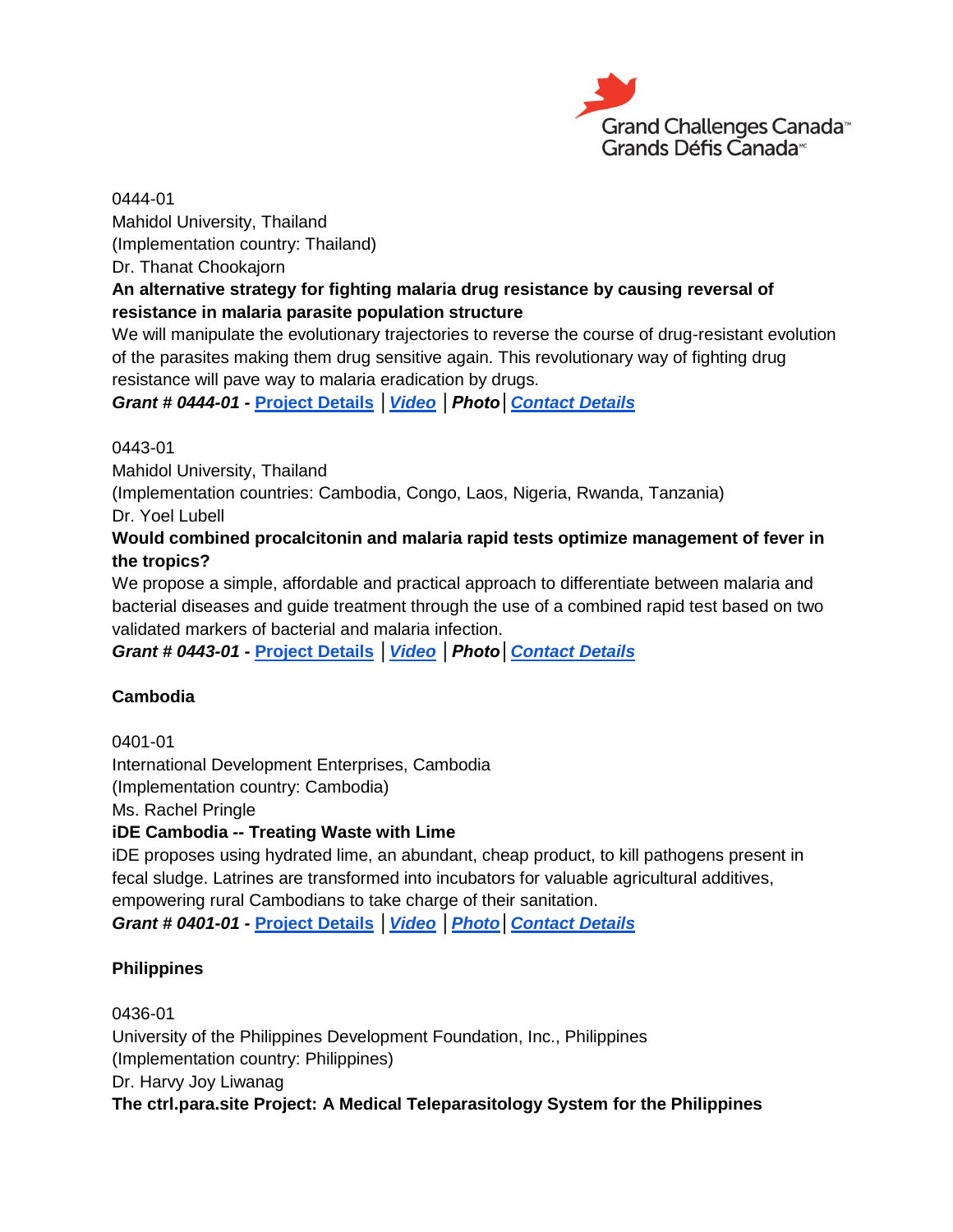

ctrl.para.site is a teleparasitology system linking peripheral labs to experts via a microscopeonline-mobile phone interface, with an expected multiplier effect of improving access to diagnosis and treatment, capacity building, and new information. *Grant # 0436-01 -* **[Project Details](http://bit.ly/16hzS7M)** *[│Video](http://youtu.be/exVOgeeJrJE) │Photo[│Contact Details](http://bit.ly/1iZweSK)*

## **LATIN AMERICA**

#### **Peru**

0434-01 Universidad Peruana Cayetano Heredia, Peru (Implementation country: Peru) Mr. Jose Perez-Lu **WawaRed Rural: Better health in maternal care in Rural Areas**

Quechua is the language spoken in the rural Andes region and does not have a written component. Therefore, voice messages in Quechua will be sent to mothers with reminders for medical appointments, general pregnancy health tips and nutritional tips.

*Grant # 0434-01 -* **[Project Details](http://bit.ly/1cdPhHb)** *[│Video](http://youtu.be/aLN6_1kGpcU) [│Photo](http://www.flickr.com/photos/gchallenges/tags/043401/)[│Contact Details](http://bit.ly/1iZweSK)*

0435-01

Universidad Peruana Cayetano Heredia, Peru (Implementation country: Peru)

Prof. Mirko Zimic

## **Implementation of a telediagnostics system for remote diagnostics of tuberculosis (TB) and multi-drug-resistant TB in Peru**

To validate a telediagnostics system to detect TB and MDR to be utilized in laboratories lacking financial and technical resources, in the settings where most TB occurs. We will enable automatic remote diagnosis using Internet and cellphone telephony *Grant # 0435-01 -* **[Project Details](http://bit.ly/1gYzodL)** *[│Video](http://youtu.be/7mskcz7DM-8) │Photo[│Contact Details](http://bit.ly/1iZweSK)*

## **EUROPE**

#### **Armenia**

0399-01 American University of Armenia Fund, Armenia (Implementation country: Armenia) Dr. Varduhi Petrosyan **Innovative Approach in TB Care in Armenia**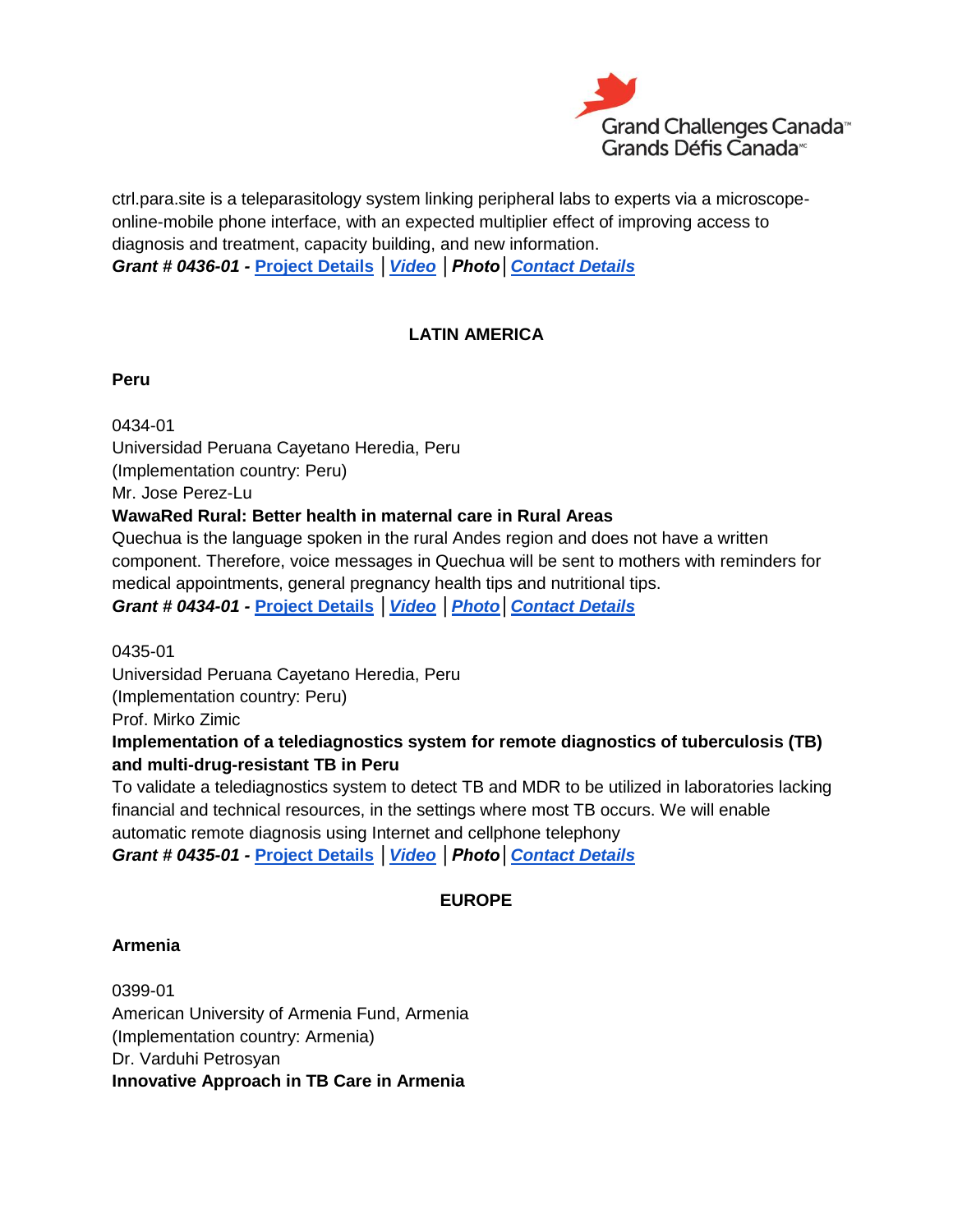

Self-administered drug intake by TB patients, supervised by a trained family member and supported by medical counseling and reminders from the research team will improve treatment adherence and success rates, and stop TB and MDR-TB epidemics. *Grant # 0399-01 -* **[Project Details](http://bit.ly/16jBzl5)** *[│Video](http://youtu.be/heEfsaNT5cE) │Photo[│Contact Details](http://bit.ly/1iZweSK)*

\* \* \* \* \*

Please visit **[grandchallenges.ca](http://www.grandchallenges.ca/)** and look for us on Facebook, Twitter, YouTube and LinkedIn.

#### *About Grand Challenges Canada*

*Challenges Canada is dedicated to supporting Bold Ideas with Big Impact™ in global health. We are funded by the Government of Canada through the Development Innovation Fund announced in the 2008 Federal Budget. We fund innovators in low- and middle-income countries and Canada. Grand Challenges Canada works with the International Development Research Centre (IDRC), the Canadian Institutes of Health Research (CIHR), and other global health foundations and organizations to find sustainable, long-term solutions through Integrated Innovation® − bold ideas that integrate science, technology, social and business innovation. Grand Challenges Canada is hosted at the Sandra Rotman Centre. [www.grandchallenges.ca](http://www.grandchallenges.ca/)*

#### *About Canada's International Development Research Centre*

*The International Development Research Centre (IDRC) supports research in developing countries to promote growth and development. IDRC also encourages sharing this knowledge with policymakers, other researchers and communities around the world. The result is innovative, lasting local solutions that aim to bring choice and change to those who need it most. As the Government of Canada's lead on the Development Innovation Fund, IDRC draws on decades of experience managing publicly funded research projects to administer the Development Innovation Fund. IDRC also ensures that developing country researchers and concerns are front and centre in this exciting new initiative. [www.idrc.ca](http://www.idrc.ca/)*

#### *About Canadian Institutes of Health Research*

*The Canadian Institutes of Health Research (CIHR) is the Government of Canada's health research investment agency. CIHR's mission is to create new scientific knowledge and to enable its translation into improved health, more effective health services and products, and a strengthened Canadian health care system. Composed of 13 Institutes, CIHR provides leadership and support to more than 14,100 health researchers and trainees across Canada. CIHR will be responsible for the administration of international peer review, according to international standards of excellence. The results of CIHR-led peer reviews will guide the awarding of grants by Grand Challenges Canada from the Development Innovation Fund. [www.cihr-irsc.gc.ca](http://www.cihr-irsc.gc.ca/)*